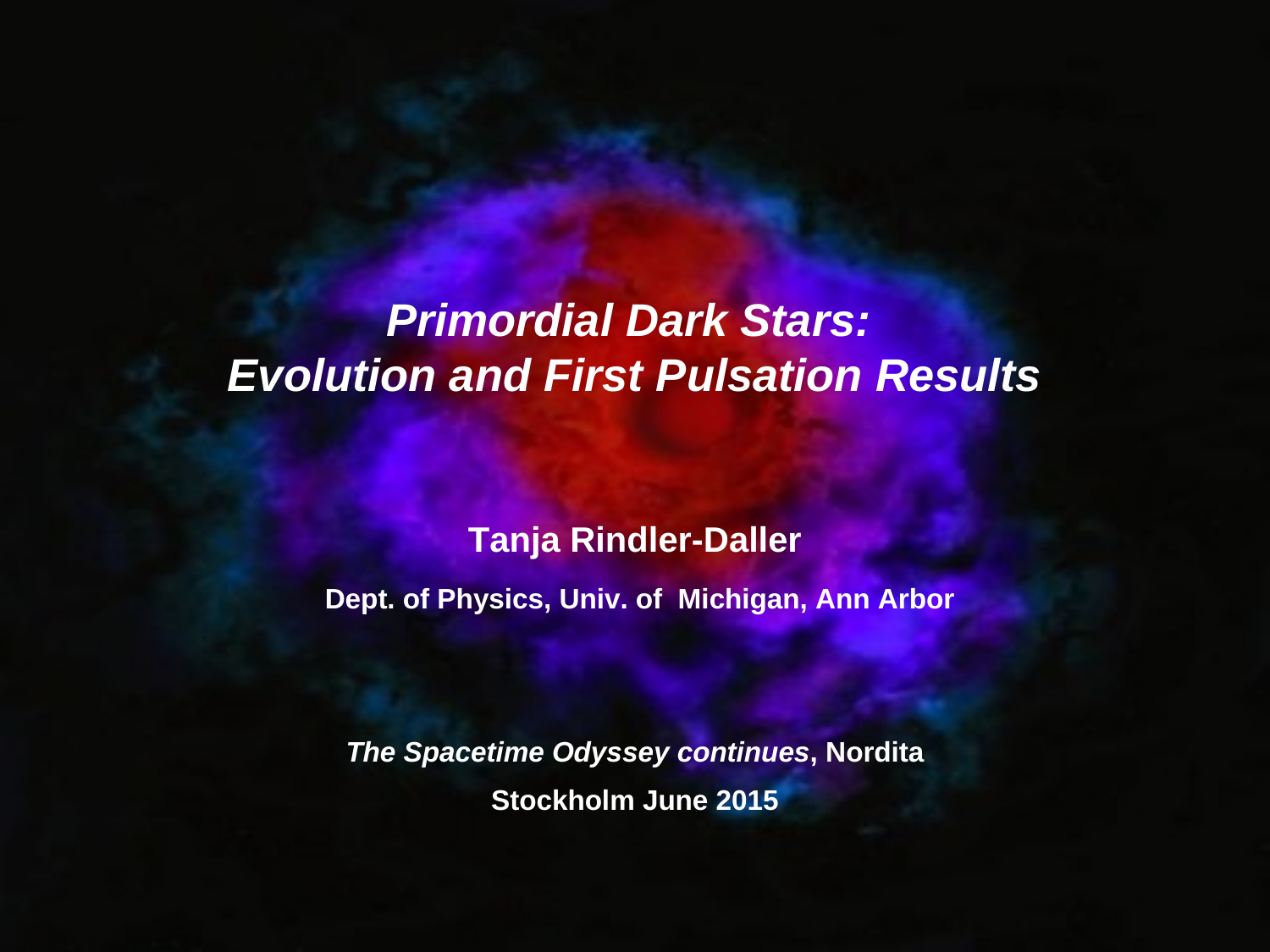## **Structure formation with WIMP dark matter**

- Earth-mass DM clumps merge to form bigger and bigger structures as overdense regions in the Universe assemble hierarchically
- Primordial minihalos with  $10^5 \text{--} 10^7 \text{ M}$ <sub>o</sub> decouple from the Hubble flow at redshifts around  $z \sim 15-30$
- Minihalos will merge to form ever larger halos, eventually up to galactic and cluster scales (e.g. today's Milky Way is made up of many smaller halos which merged in the past)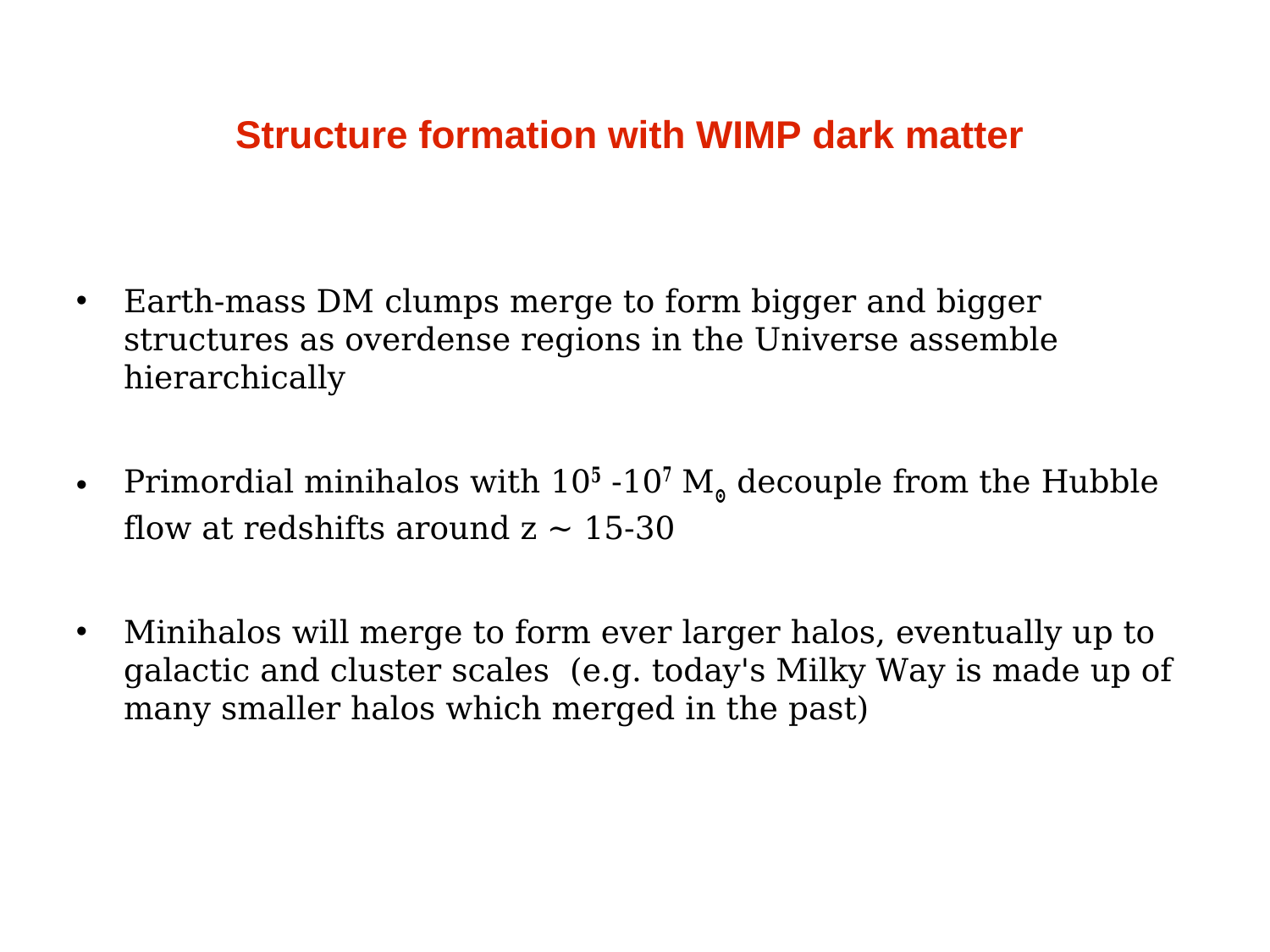## **Baryons in DM potential wells**

• Gas (baryonic matter) falls into the overdensity peaks provided by DM: when the gas cools, it will fall towards the minihalo center, collapse and lead to star formation

→ the *first stars* !

- molecular cooling prevails over atomic cooling in halos with  $T_{\text{vir}} \leq 10^4$  K, i.e. minihalos of  $10^6$  M<sub>o</sub> (dep. on z)
	- $\rightarrow$  the first stars are expected to form in those minihalos
- While gas falls into the halo center, DM is gravitationally pulled in, as well  $\rightarrow$  enhancing its central density !
- Assume that DM follows adiabatically: **"adiabatic contraction"** (Blumenthal et al 1986, and many others since)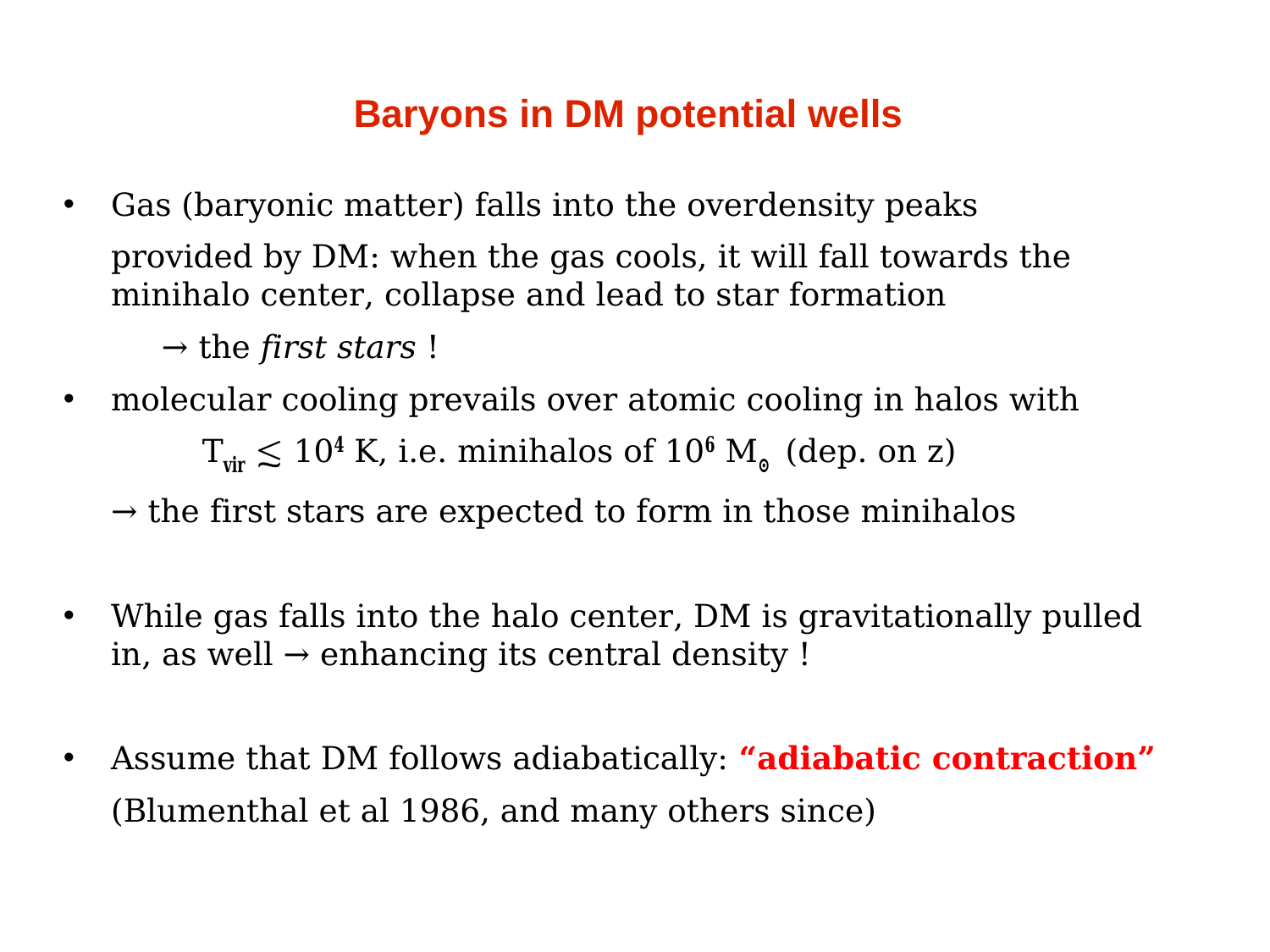#### Adiabatically contracted DM density profiles

Minihalo with  $M_{vir} = 10^6 M_{\odot}$  at  $z = 19$  (Spolyar et al 2008)

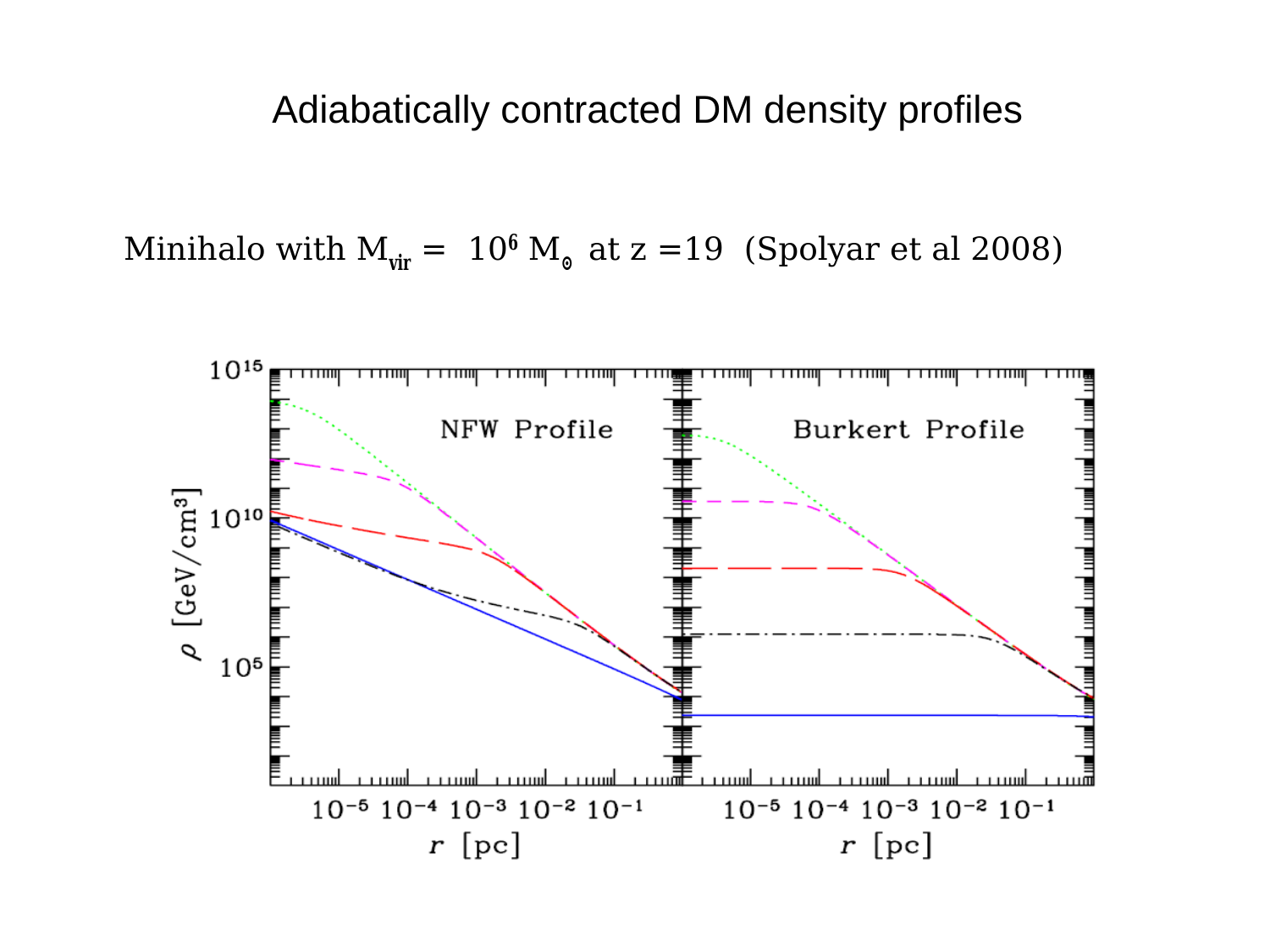DM plays a *passive role* in the standard picture of first star formation.

What about the effect of **DM self-annihilation** on the formation and subsequent evolution of the

first stars ? (*active role*)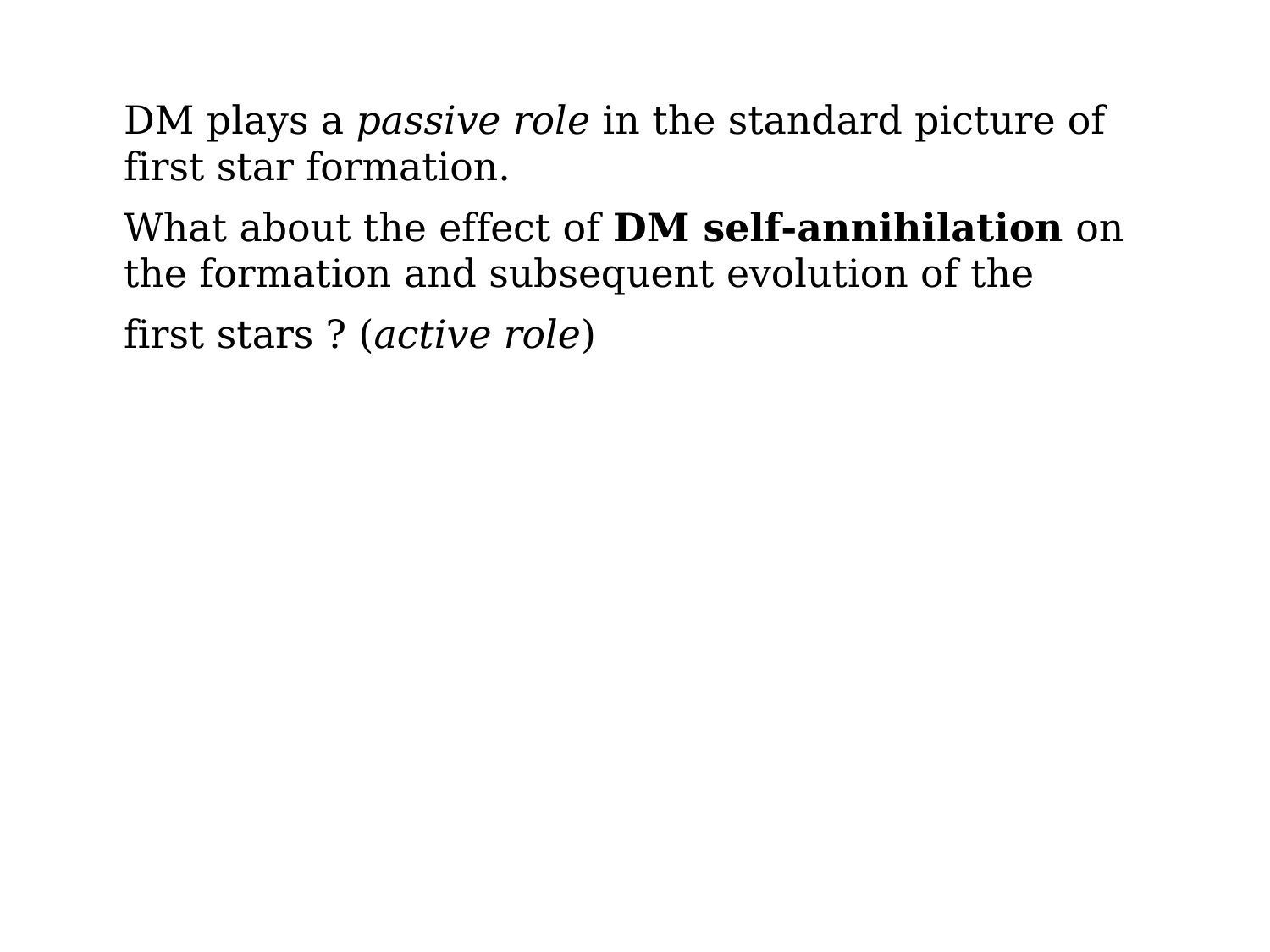DM plays a *passive role* in the standard picture of first star formation. What about the effect of **DM self-annihilation** on the formation and subsequent evolution of the first stars ? *(active role)*

• Self-annihilating dark matter (DM):

DM particle is its own anti-particle in many theories

- -) WIMPs (lightest SUSY particles; Kaluza-Klein particles)
- $\rightarrow$  self-annihilation responsible for relic density of DM
- $\rightarrow$  indirect detection signatures are looked for (Pamela, FERMI-LAT, AMS-02)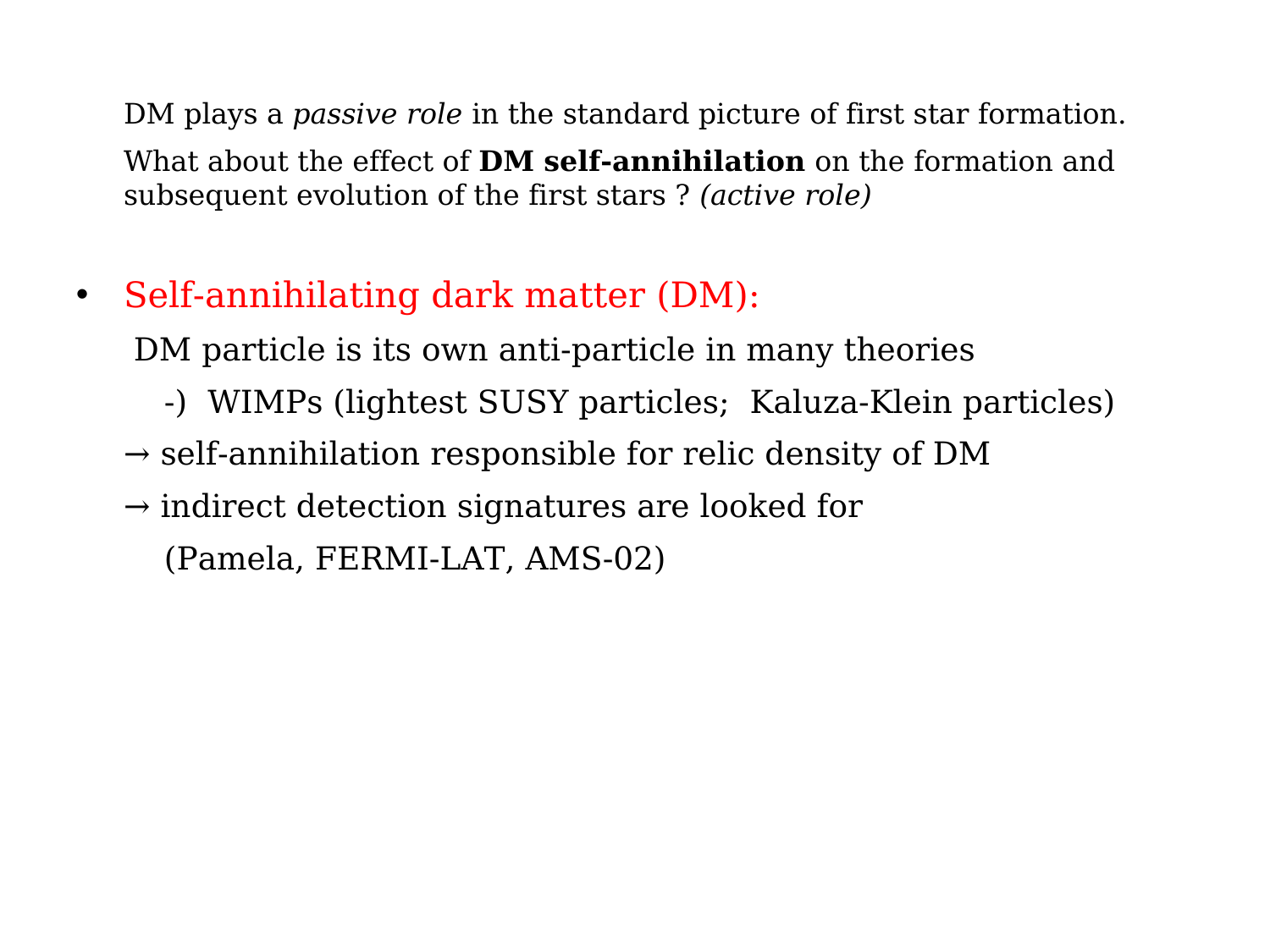DM plays a passive role in the standard picture of first star formation. What about the effect of **DM self-annihilation** on the formation of the first stars ?

• Self-annihilating dark matter (DM):

DM particle is its own anti-particle in many theories

- -) WIMPs (lightest SUSY particles; Kaluza-Klein particles)
- $\rightarrow$  self-annihilation responsible for relic density of DM
- $\rightarrow$  indirect detection signatures are looked for (Pamela, FERMI, AMS-02)
- DM self-annihilation produces heat
	- $\rightarrow$  affecting stellar evolution
	- .) present-day stars: less potent and constrained by observations
	- .) first stars: much more potent, and yet unconstrained observationally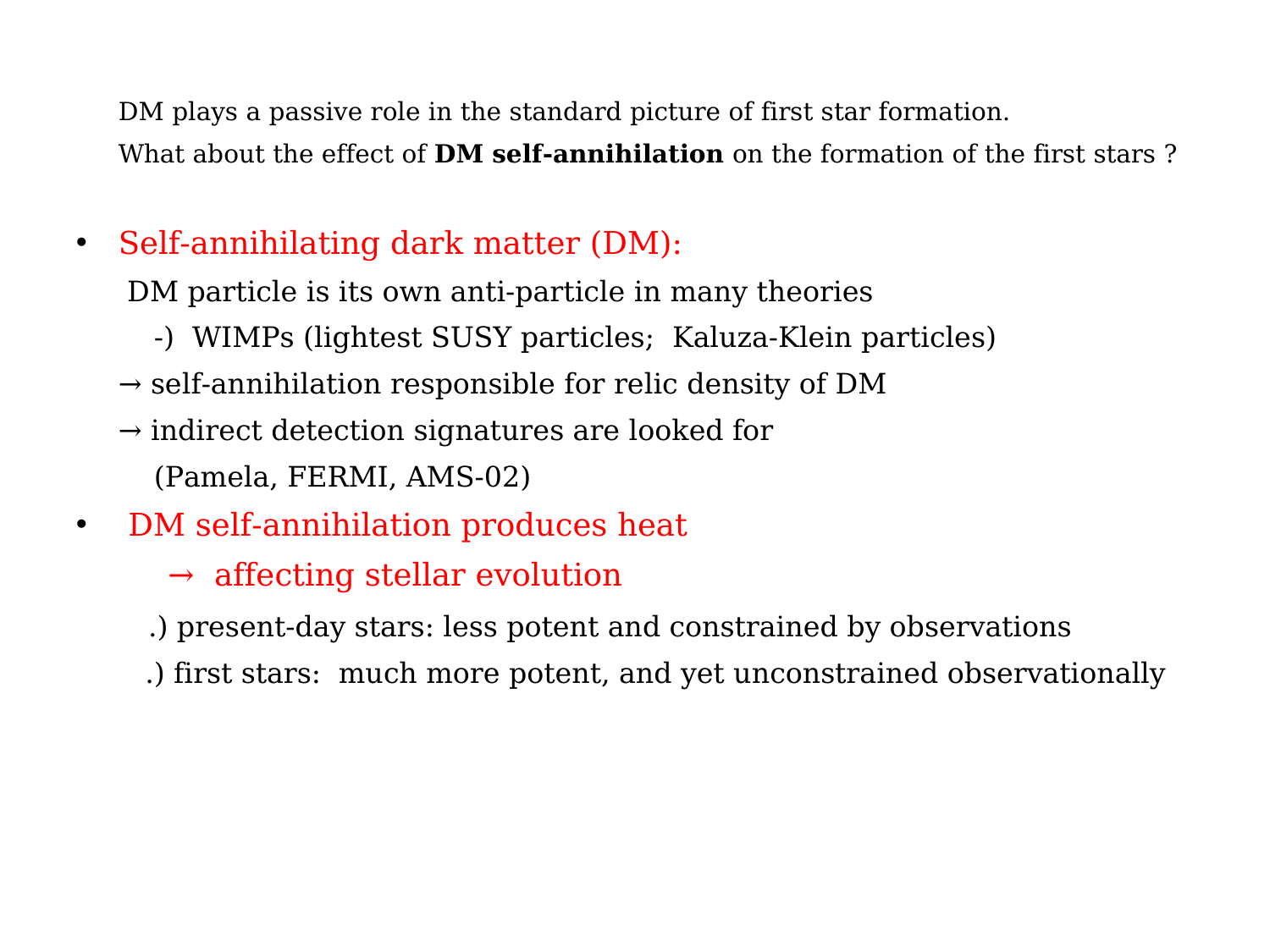DM plays a passive role in the standard picture of first star formation. What about the effect of **DM self-annihilation** on the formation of the first stars ?

• Self-annihilating dark matter (DM):

DM particle is its own anti-particle in many theories

- -) WIMPs (lightest SUSY particles; Kaluza-Klein particles)
- $\rightarrow$  self-annihilation responsible for relic density of DM
- $\rightarrow$  indirect detection signatures are looked for (Pamela, FERMI, AMS-02)
- DM self-annihilation produces heat
	- $\rightarrow$  affecting stellar evolution
	- .) present-day stars: less potent and constrained by observations
	- .) first stars: much more potent, and yet unconstrained observationally

#### → **DM may give rise to an entirely new class of stellar object:**

 **"Dark star"**: star of primordial composition, but powered by the heat released due to DM self-annihilation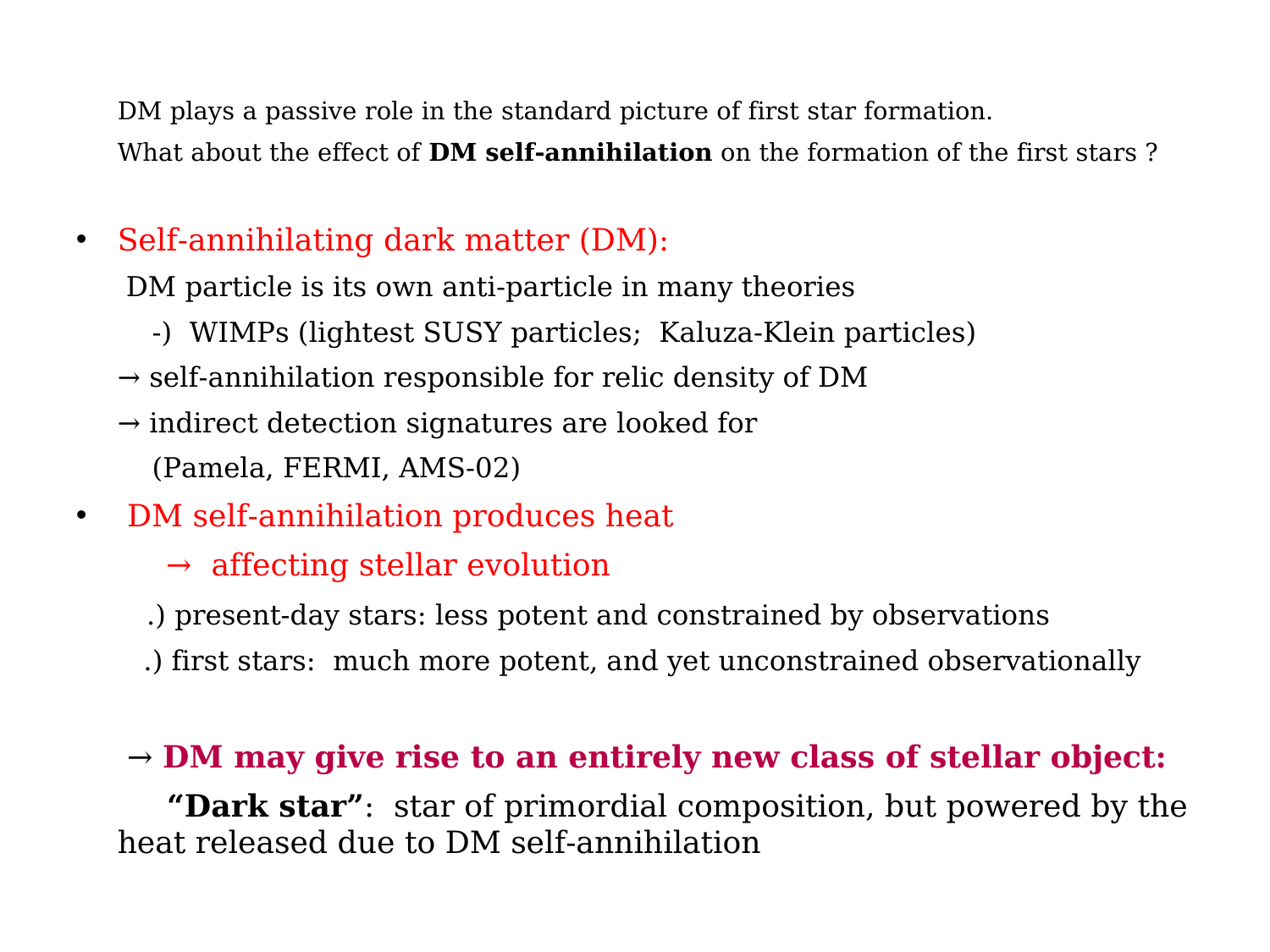## **The Dark Star Proposal:**

Spolyar, Freese & Gondolo (2008)

The effect of DM heating is more pronounced at the time when first stars form:

- DM density scales as  $(1+z)^3$
- First stars form in the central DM peaks of minihalos

#### **Supply for DM "fuel":**

- upon collapse, baryons pull in more DM via extended, adiabatic contraction (AC)
- DM on centrophilic orbits pass through center and replenish fuel, i.e. refill the loss-cone
	- *→ these two are pure gravitational effects !*
- at high enough densities, DM replenished by capture from the surroundings, as DM scatters elastically off of nuclei in the star:
	- *→ this is subject to bounds from WIMP direct detection searches !*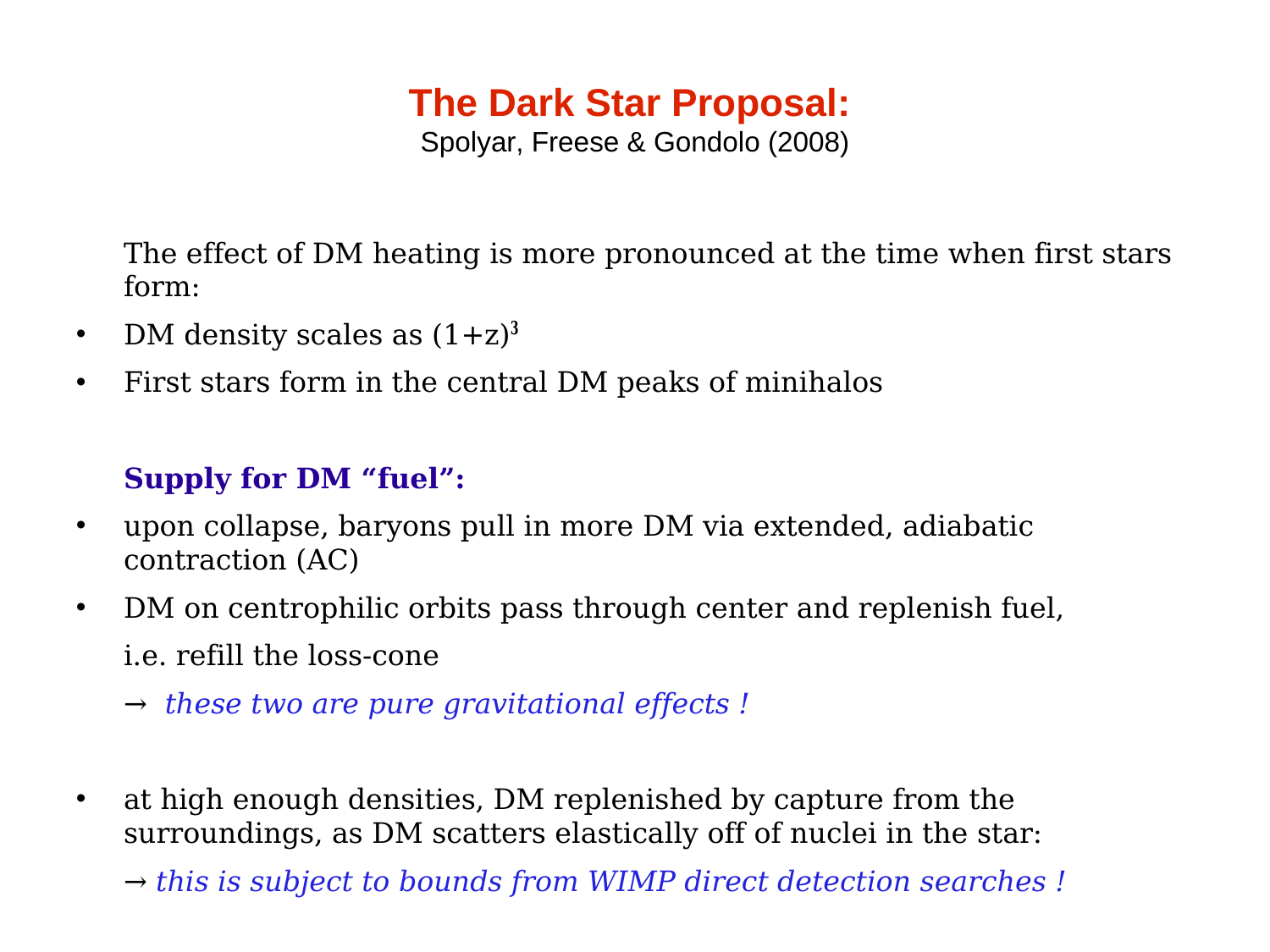## **DM heating**

 $n_{\chi}^2 \langle \sigma v \rangle$ DM annihilation rate: DM **annihilation** produces **energy** at a rate per unit volume

$$
\hat{Q}_{DM} = n_{\chi}^{2} \langle \sigma v \rangle m_{\chi} = \langle \sigma v \rangle \rho_{\chi}^{2} / m_{\chi}
$$

standard annihilation cross section:

$$
\langle \sigma v \rangle = 3 \times 10^{-26} \text{cm}^3/\text{s}
$$

Studying a wide range of DM masses is comparable to studying a range of annihilation cross sections

Annihilation products and energy spectrum depend on WIMP model; for neutralino DM:  $\sim$  1/3 (e-, e+), 1/3  $\gamma$ , 1/3  $\gamma$ 

$$
\textbf{Luminosity from DM heating:}\qquad \ \ L \sim f_Q \int \hat{Q}_{DM} dV
$$

Once gas density of collapsing cloud is high enough, fraction f<sub>**Q**</sub> of annh.energy deposited into gas → heats it up and slows down collapse; f<sub>**Q</mark> = 2/3</mark> is typical for WIMPs**</sub>

(i.e. DM heating is 67 % efficient; compared to 0.7 % efficiency for hydrogen fusion)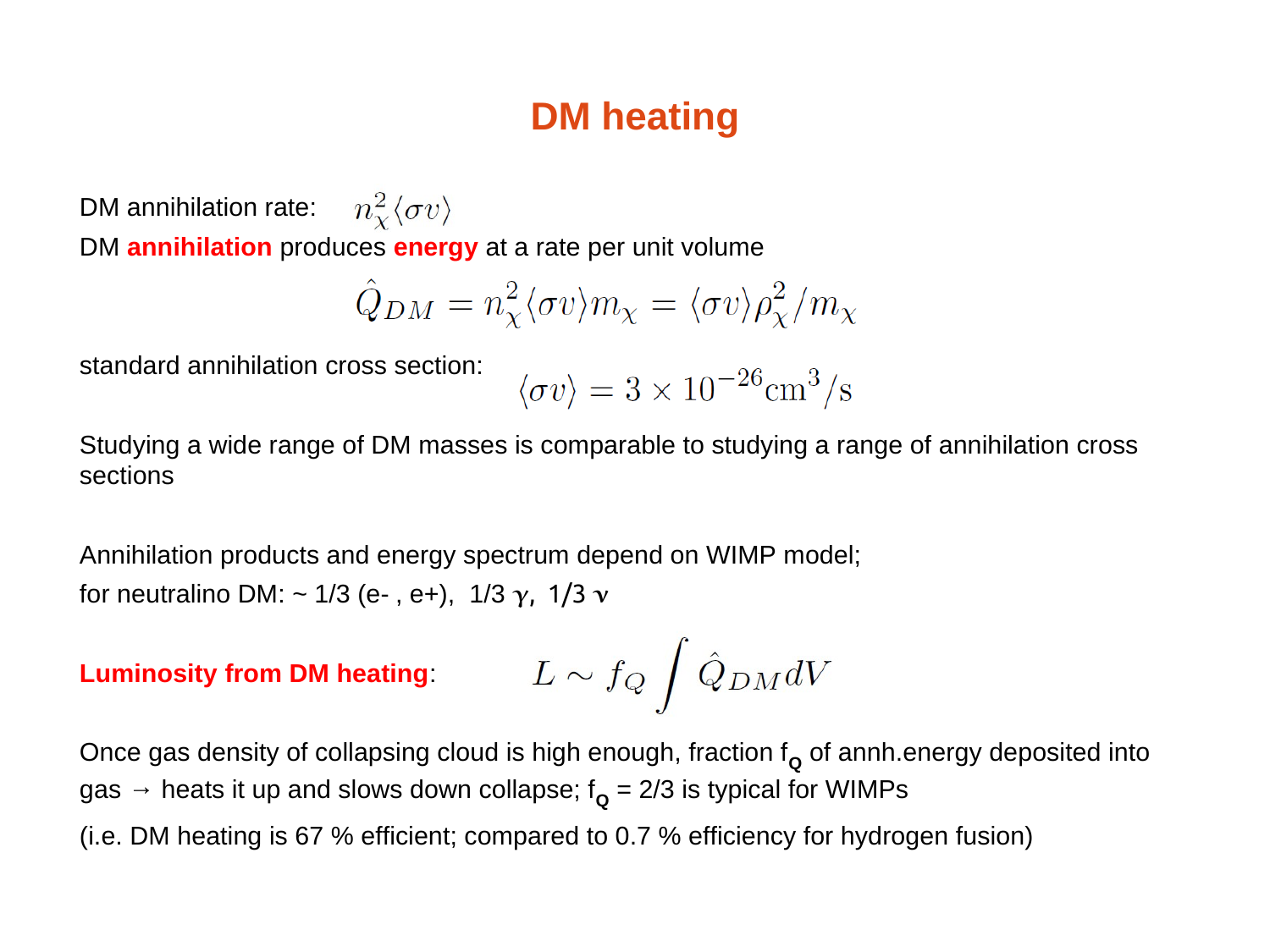# **The Dark Star Proposal:**

Spolyar, Freese & Gondolo (2008)

Critical temperature  $T_c(n)$  below which DM heating dominates over all cooling mechanisms: H**<sup>2</sup>** cooling (dominant), H line cooling, Compton cooling,

at a given gas density n of the molecular cloud core

#### **key result:**

the evolution tracks and the critical T-lines always cross, regardless of WIMP mass or  $\mathrm{H}_{2}^{}$  fraction

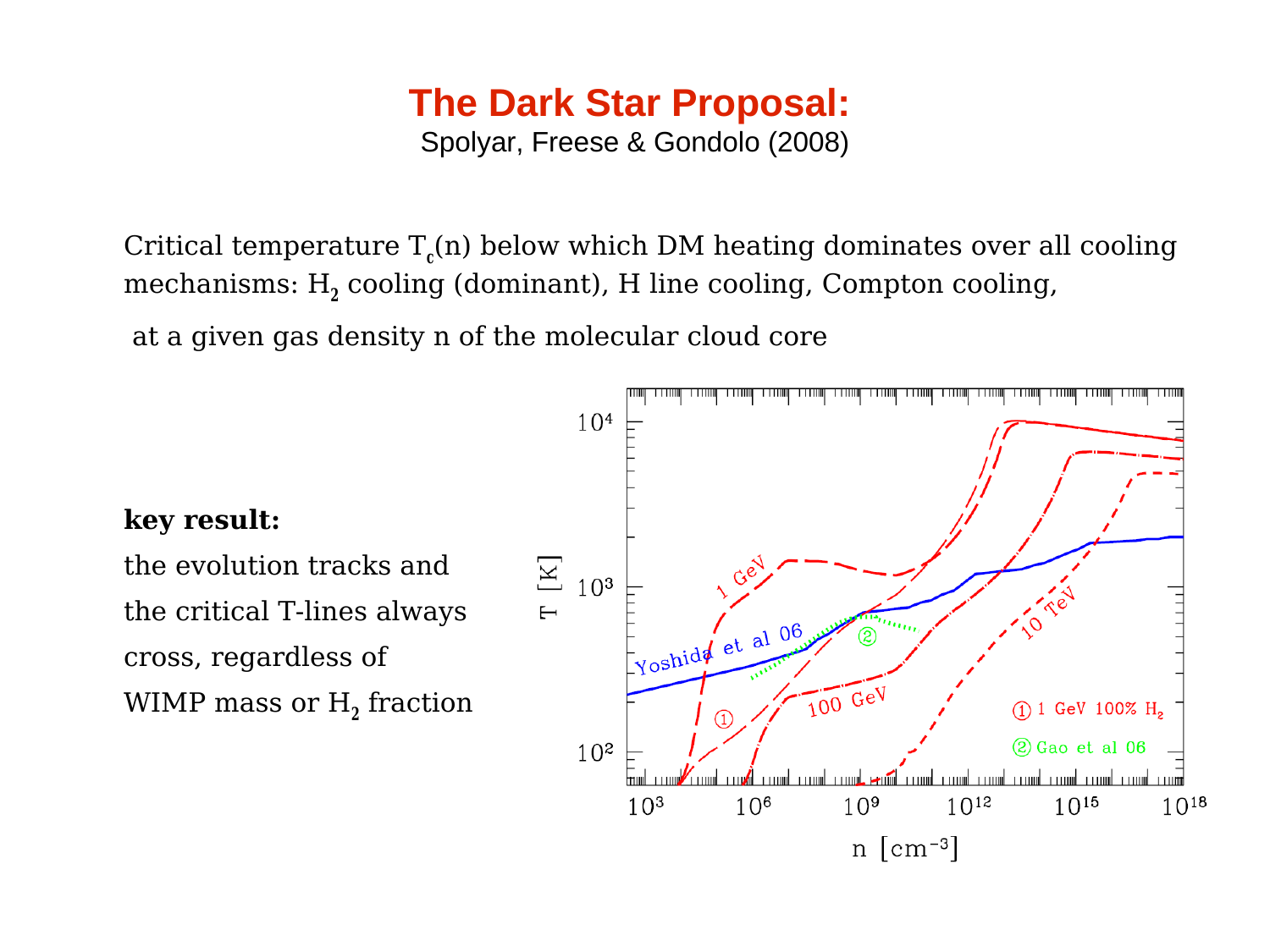## **3 criteria for the formation of a dark star**

**1.** High DM density inside the protostar

**2.** DM annihilation products become trapped inside the protostar

**3.** DM heating is the dominant heating mechanism in the (proto)star

 $\rightarrow$  upon further collapse, need to find a regime of hydrostatic equilibrium, provided by DM heating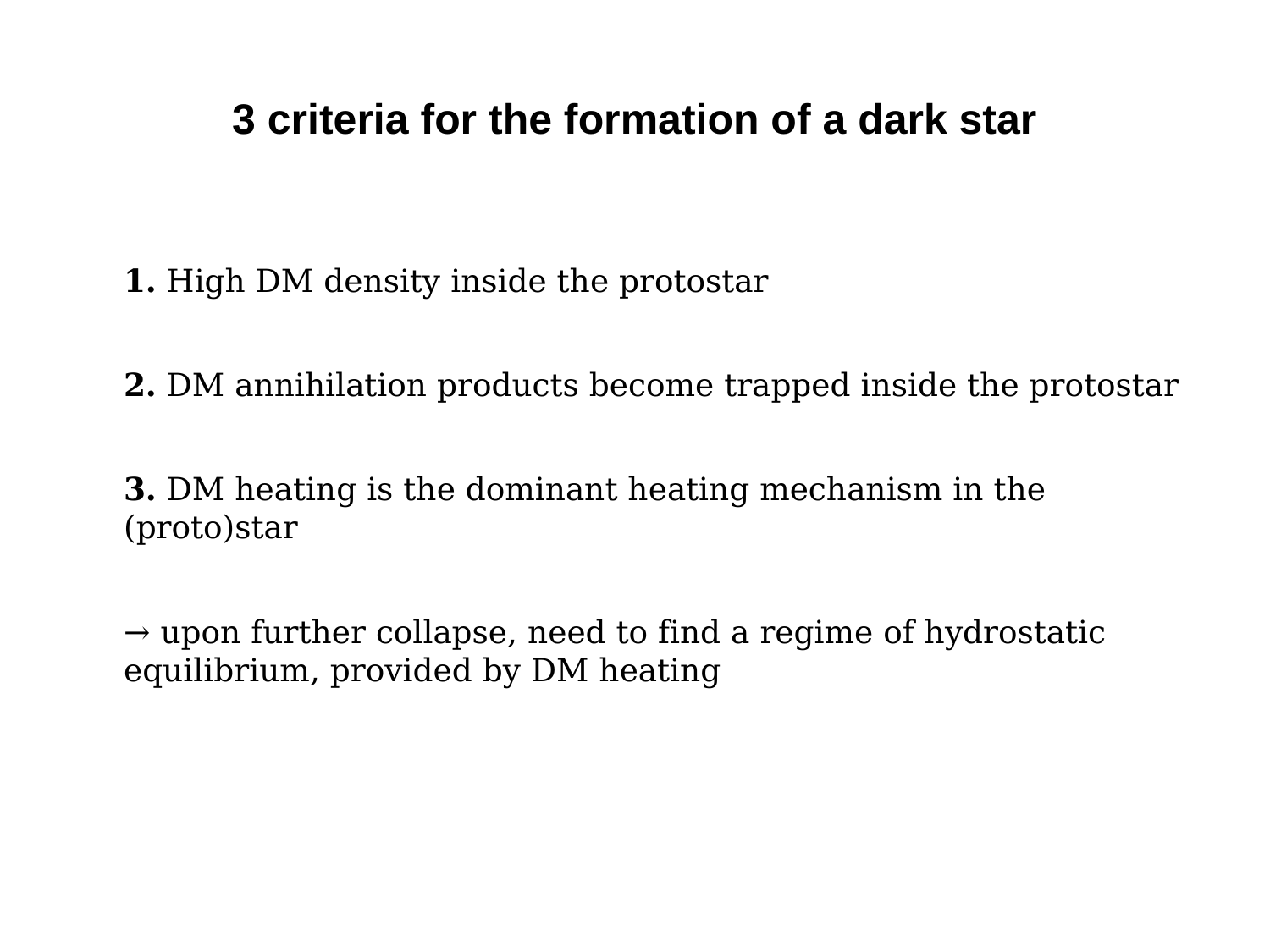What **hydrostatic equilibrium** structure results ?

How does this affect the **subsequent evolution** of the star ?

→ need to **study the stellar properties of stars which are powered by DM heating**, instead of nuclear fusion !

 $\rightarrow$  make quantitative **predictions for observability** to test the dark star scenario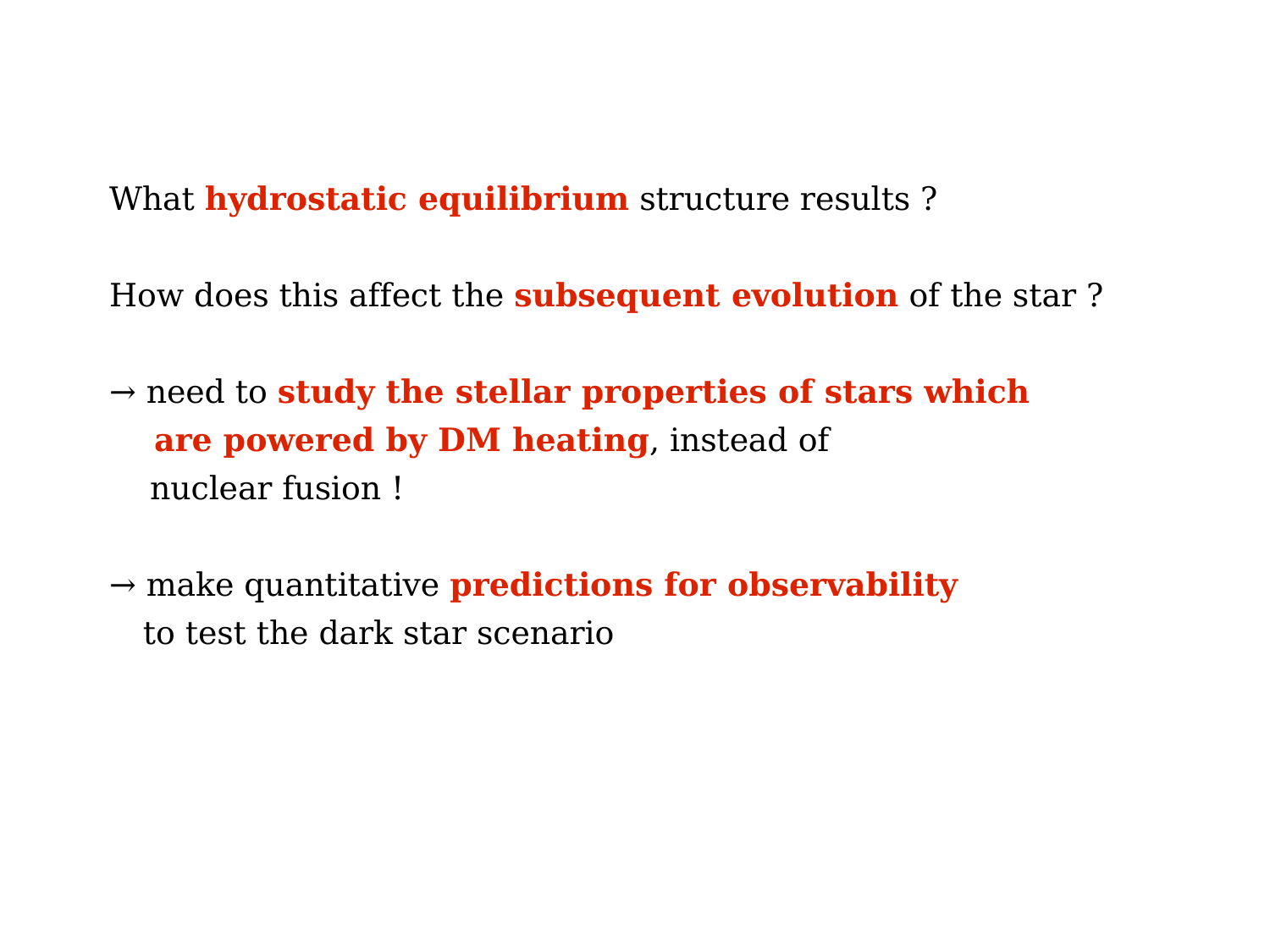#### **Equations of stellar structure in 1D**

$$
\frac{dM(r)}{dr} = 4\pi r^2 \rho(r) \quad \text{conservation of mass}
$$
  

$$
\frac{dL(r)}{dr} = 4\pi r^2 \rho(r)\epsilon(r) \quad \text{conservation of energy}
$$

 $\frac{dP(r)}{dr} = -\frac{GM(r)\rho(r)}{r^2}$  conservation of momentum (=hydrostatic equilibrium)  $\frac{dT(r)}{dr} = -\frac{3\kappa(r)\rho(r)L(r)}{16\pi acT^3(r)r^2}$  radiative transport  $\left(\frac{dT(r)}{dr}\right)_l = \frac{\mu m_h GM(r)}{(n+1)kr^2}$  convective transport  $(\Delta \nabla T) = \left[ \frac{L^2(r)T(r)}{C_n^2 \rho^2(r)GM(r)\pi^2 l^4 r^2} \right]^{1/3}$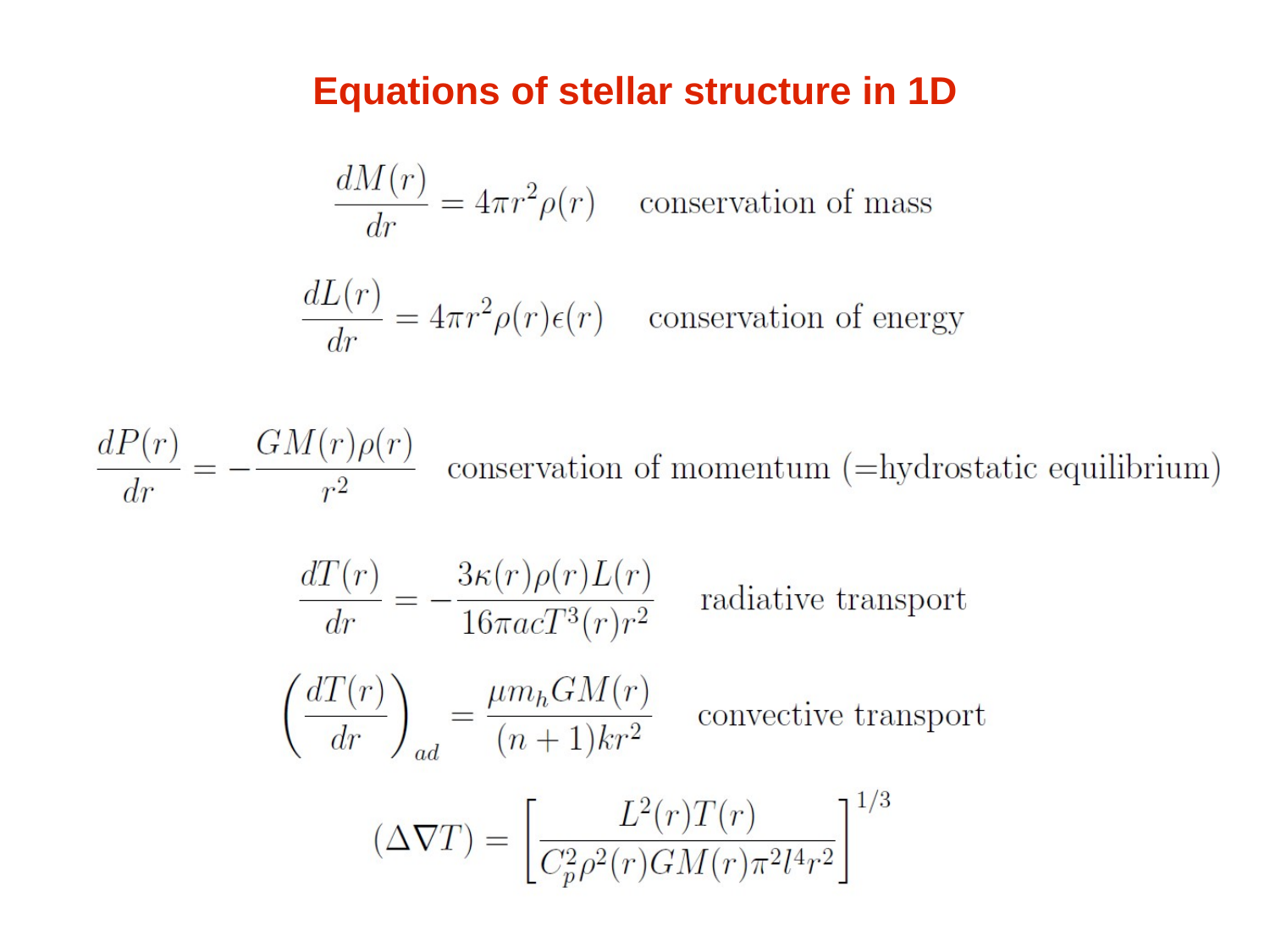## **Microscopic input**

 $\epsilon = \epsilon[T(r), \rho(r), \mu(r)]$  energy production

 $\kappa = \kappa[T(r), \rho(r), \mu(r)]$  radiative opacity

$$
\gamma = \gamma[T(r), \rho(r), \mu(r)] \quad \text{ adiabatic index}
$$

 $P = P[T(r), \rho(r), \mu(r)]$  equation of state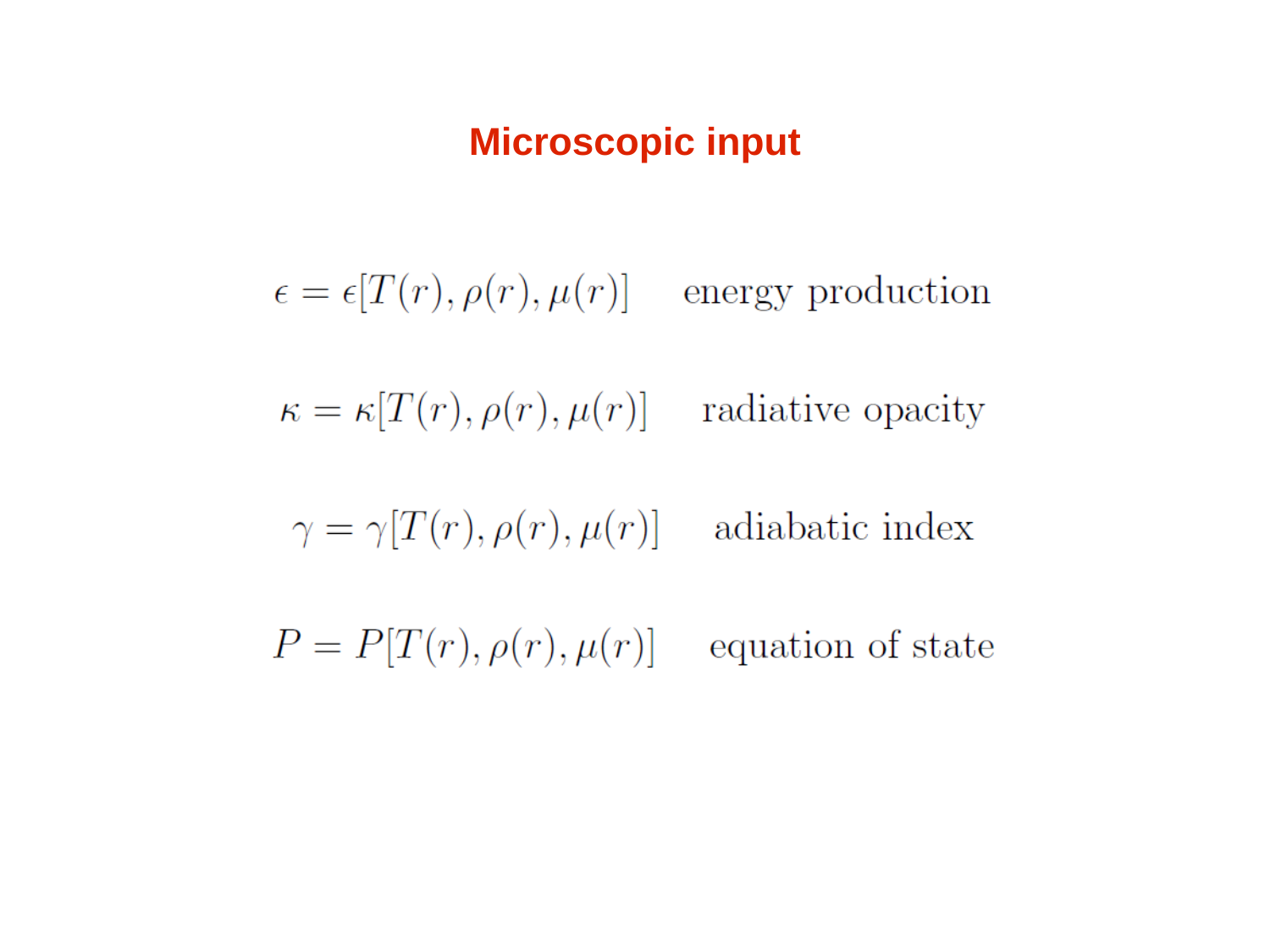#### **Previous work: polytropic dark star models**

Spolyar et al, 2009; Freese et al, 2010

Polytropic EOS:  $P = K \rho^{1+1/n}$ , n=0,..,4

**Key result:** while hydrostatic EQ is provided by DM heating due to DM annihilation, *the dark star remains cool enough to continue accreting matter from its surrounding !*

Depending on halo environment, DS can grow to *supermassive size* with  $M_* \sim 10^4$  –  $10^7$   $M_{\odot}\,$  , L $_{*} \sim 10^9$  –  $10^{11}$  L $_{\odot}\,$  (Freese et al,2010)

Energy transport in DS with  $M_* > 10^3 M_{\odot}$  is radiation-dominated Supermassive DS are described by (n=3)-polytropes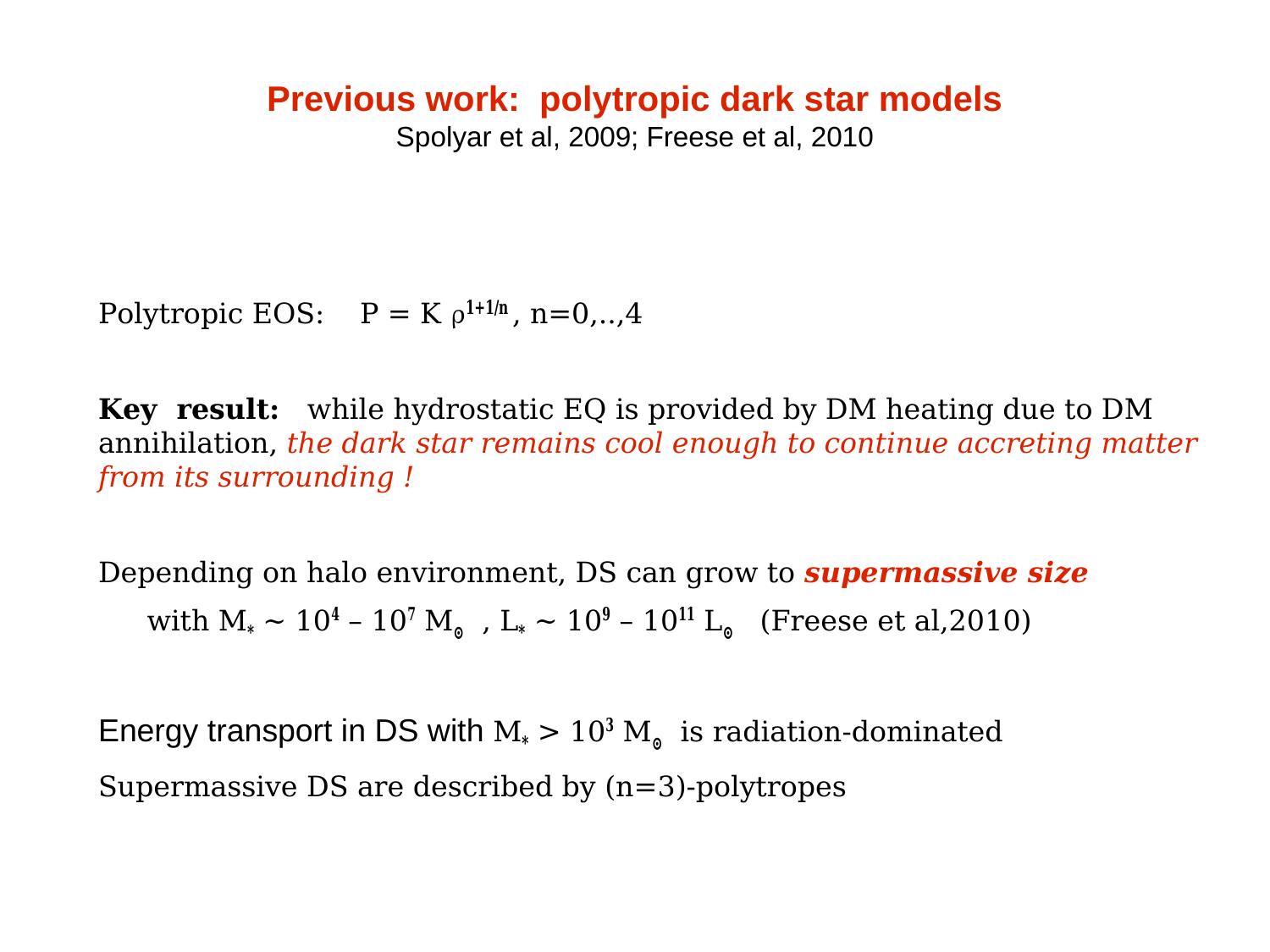## **Dark Star evolution: improved models and first pulsation results**

TRD, Montgomery, Freese, Winget, Paxton arXiv:1408.2082, ApJ 799, 210 (2015)

Use fully-fledged stellar evolution code

#### **MESA**

(**M**odules for **E**xperiments in **S**tellar **A**strophysics) http://mesa.sourceforge.net/

- $\rightarrow$  improve upon polytropic models
- $\rightarrow$  study pulsations of dark stars
	- (i.e. deviations from hydrostatic equlibrium)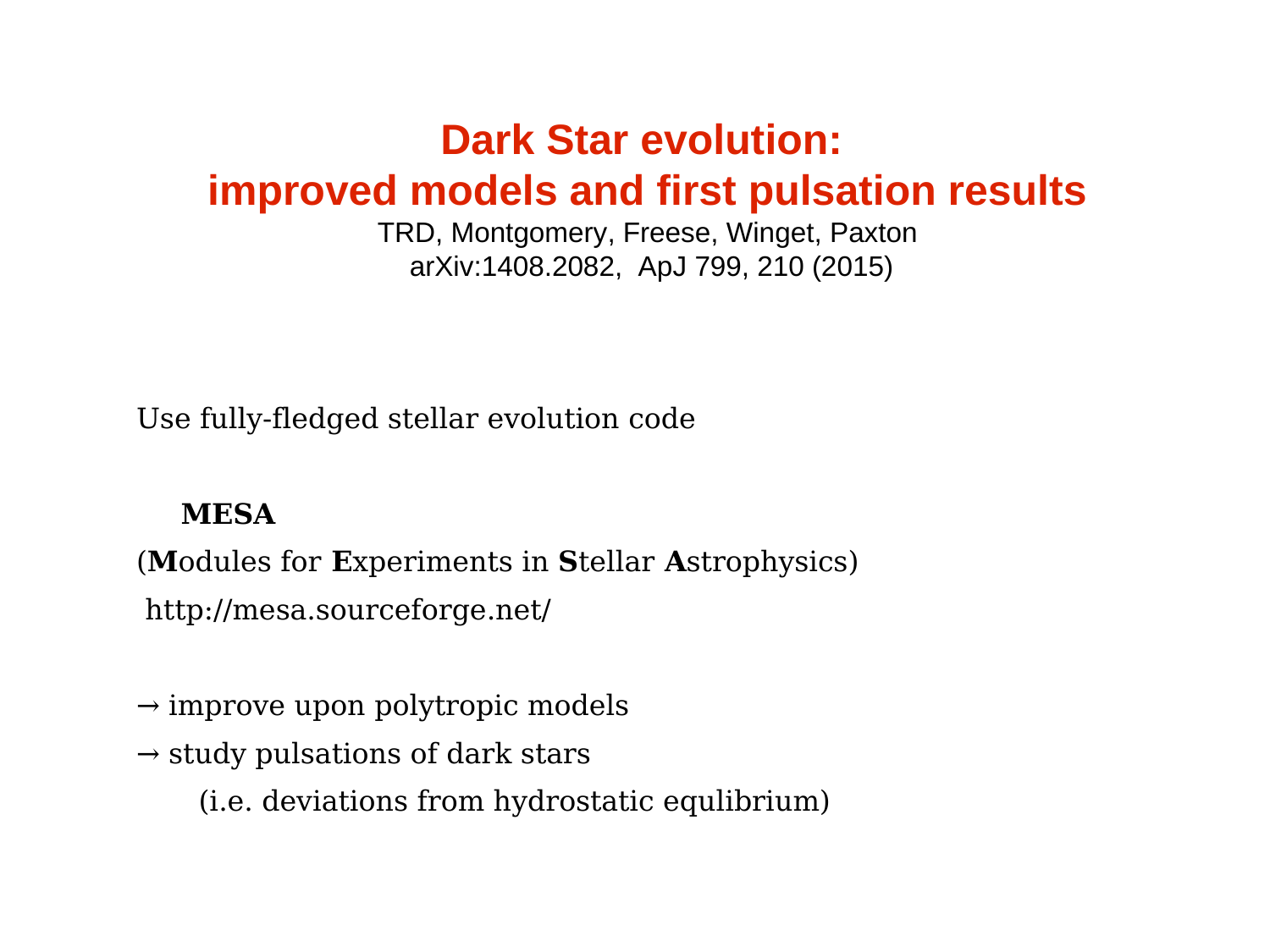## **Halo environments**

- DM: 85 %, baryons: 15 %
- H: 76 %, He: 24 %
- NFW density profile with  $c = 3.5$

**SMH**: "small halo": total mass  $10^6$   $M_{\text{sun}}$  at  $z = 20$ , accretion rate  $10^{-3}$   $M_{\text{sun}}/yr$ **LMH**: "large halo" : total mass  $10^8$   $M_{\text{sun}}$  at  $z = 15$ , accretion rate  $10^{-1}$  M<sub>sun</sub>/yr

for  $m_{\gamma}$  = 10, 100, 1000 GeV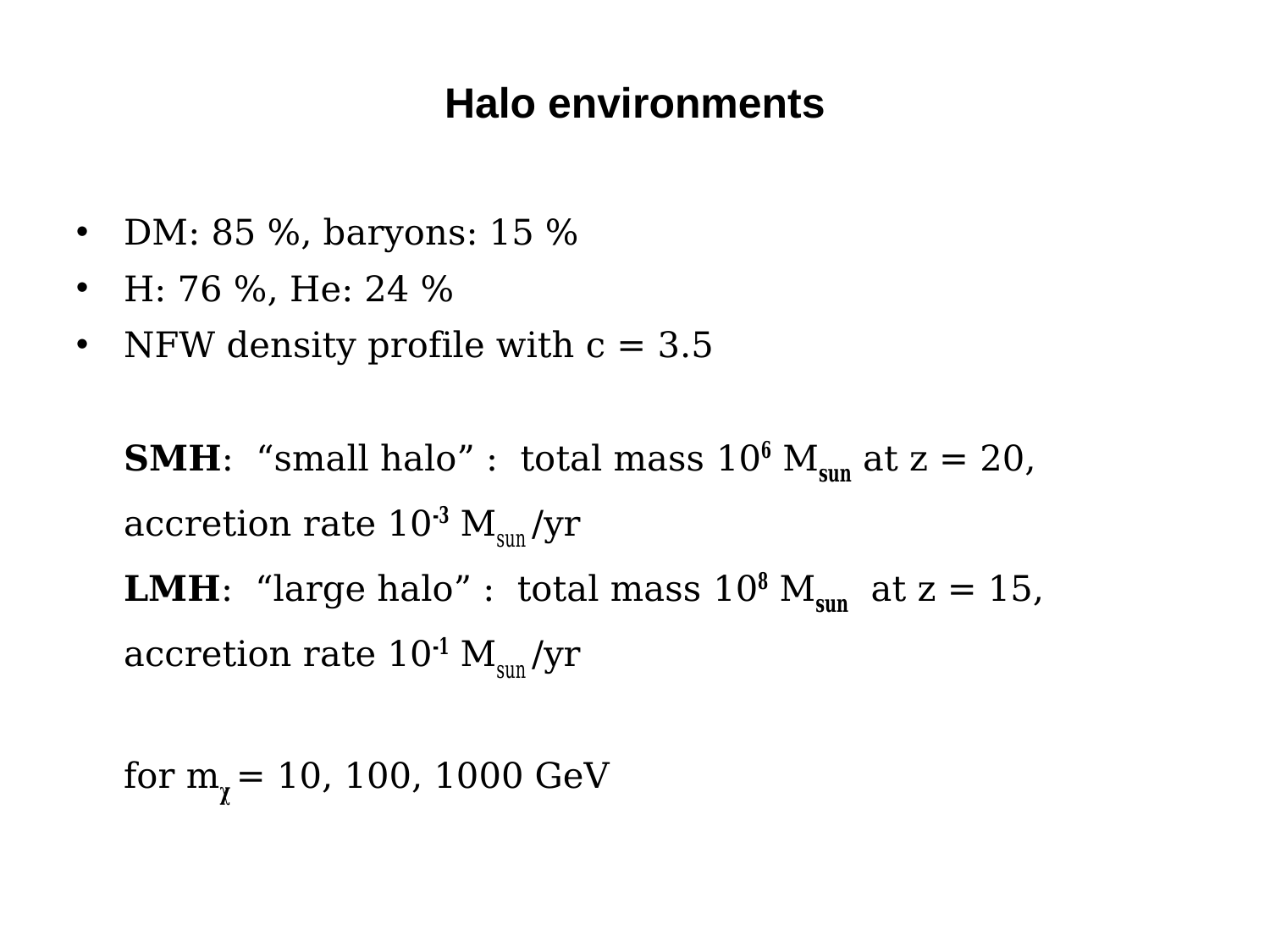## **Tracks in the Hertzsprung-Russell Diagram**

SMH

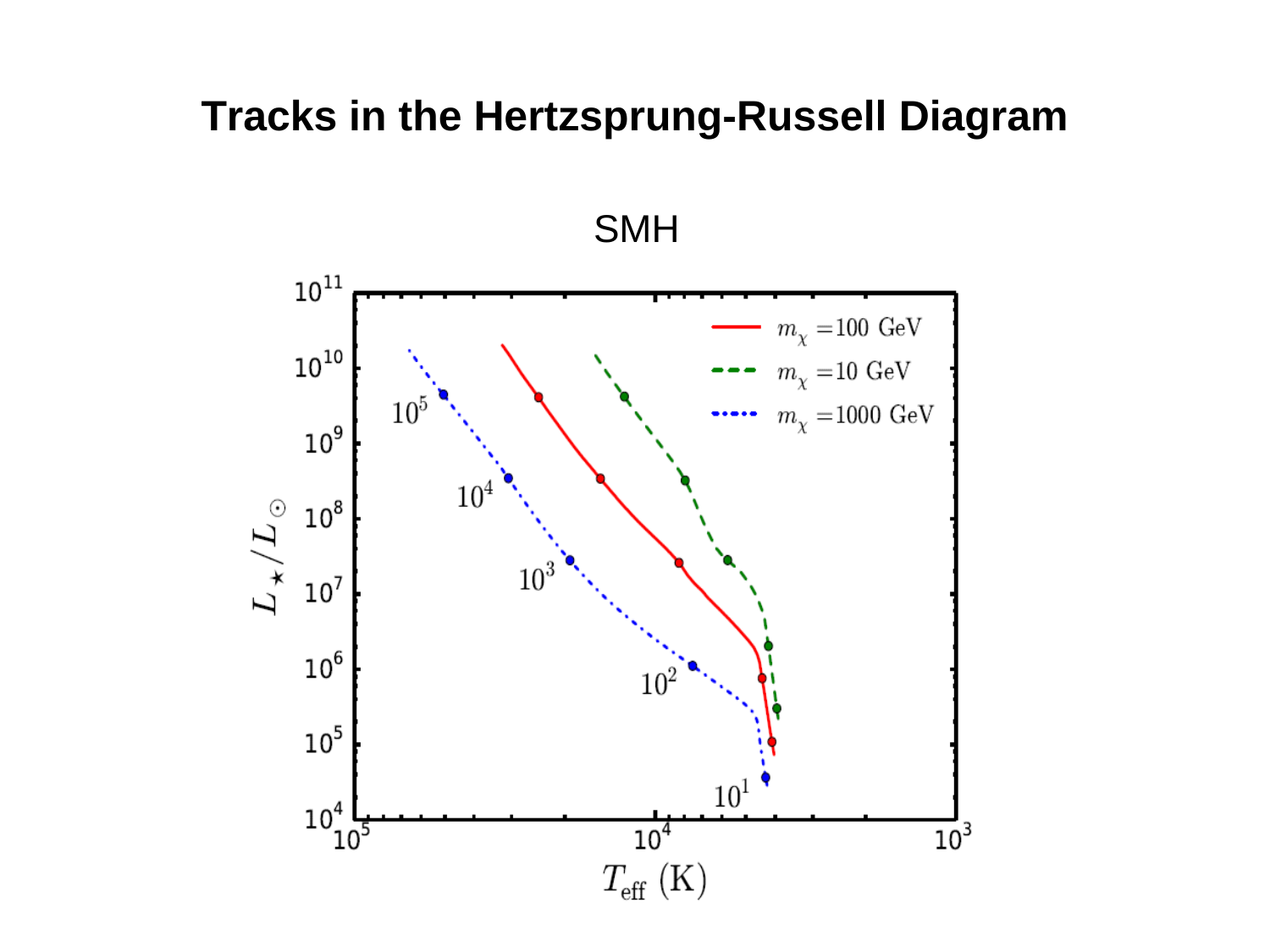### **Main stellar characteristics**

MESA dark stars with  $10^4$  - $10^6$   $\rm M_{sun}$  are

- brighter  $\sim 2x$
- hotter  $\sim 1.5x$  (for  $T_{\text{eff}}$  and  $T_c$ )
- smaller  $\sim 0.6x$
- denser  $\sim$  3-4 x

than polytropic DS models of Freese et al (2010)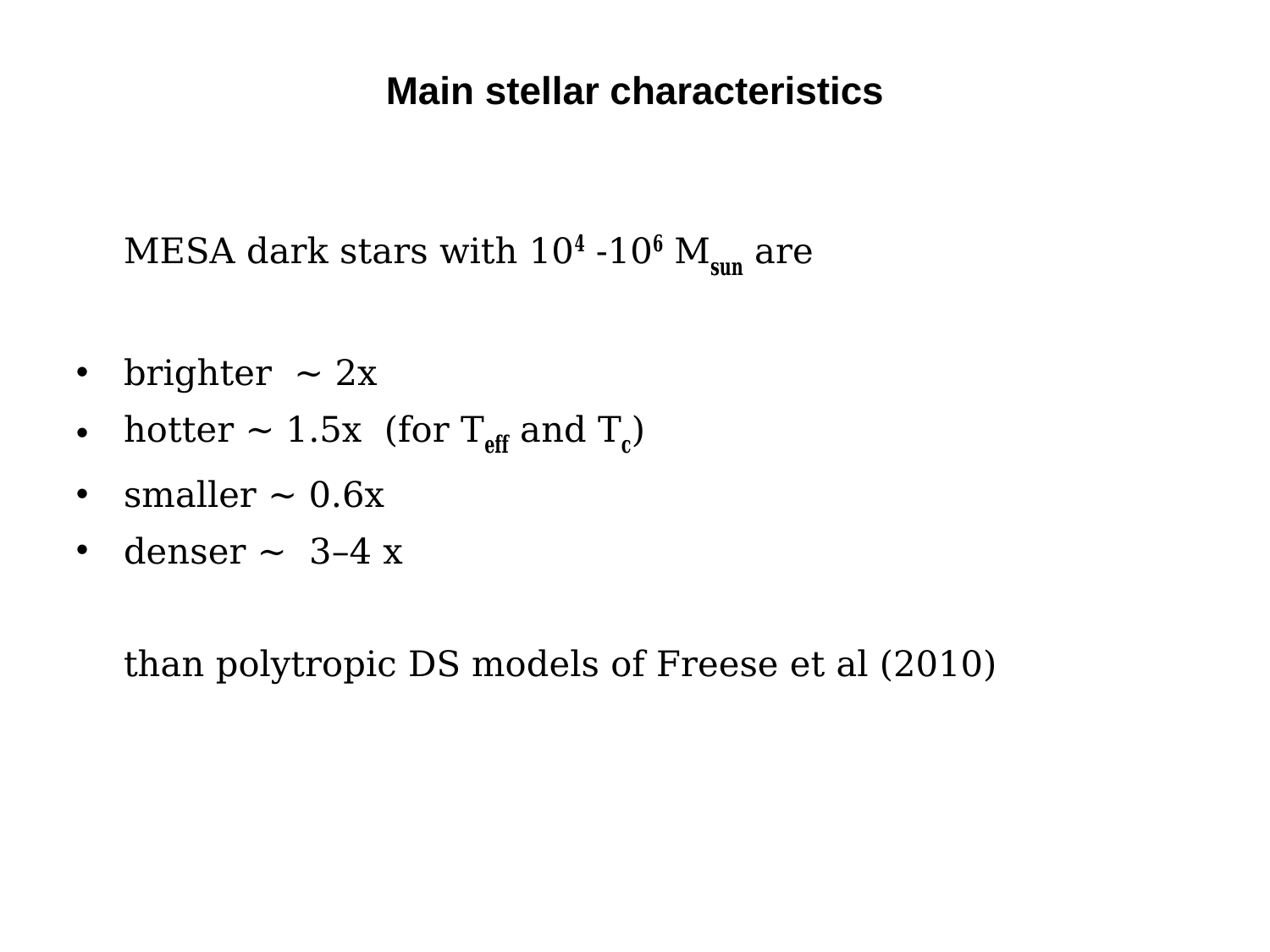## **Focus on 100 GeV case: Main stellar characteristics**

MESA dark stars with **10<sup>4</sup> -10<sup>6</sup> Msun** :

|      |                                                                                                                                             |                      | $\begin{array}{c c c c} M_{\star} & L_{\star} & R_{\star} & T_{\text{eff}} & T_{c} & \rho_{c} \ \hline [M_{\odot}] & [10^{6}~L_{\odot}] & [R_{\odot}] & [10^{3}~\text{K}] & [10^{5}~\text{K}] & [g~\text{cm}^{-3}] \end{array}$ |
|------|---------------------------------------------------------------------------------------------------------------------------------------------|----------------------|---------------------------------------------------------------------------------------------------------------------------------------------------------------------------------------------------------------------------------|
|      | <b>SMH:</b> $\begin{array}{ c c c c c c } \hline 10^4 & 341.21 & 2659.2 & 15.2 \\ \hline 10^5 & 4121.02 & 3578.6 & 24.4 \hline \end{array}$ |                      | $\begin{array}{c c} 30.6 & 3.9 \times 10^{-5} \\ 69.5 & 1.4 \times 10^{-4} \end{array}$                                                                                                                                         |
| LMH: | $\begin{array}{c c c} 10^4 & 338.41 & 3916.5 \\ \hline 10^5 & 4149.34 & 5205.5 \\ \hline 10^6 & 48203 & 70 & \text{---} \end{array}$        | 12.5<br>20.3<br>31.4 | $20.7 \, \vert \, 1.2 \times 10^{-5}$<br>47.3 $4.5 \times 10^{-5}$<br>$106.6$   $1.6\times10^{-4}$                                                                                                                              |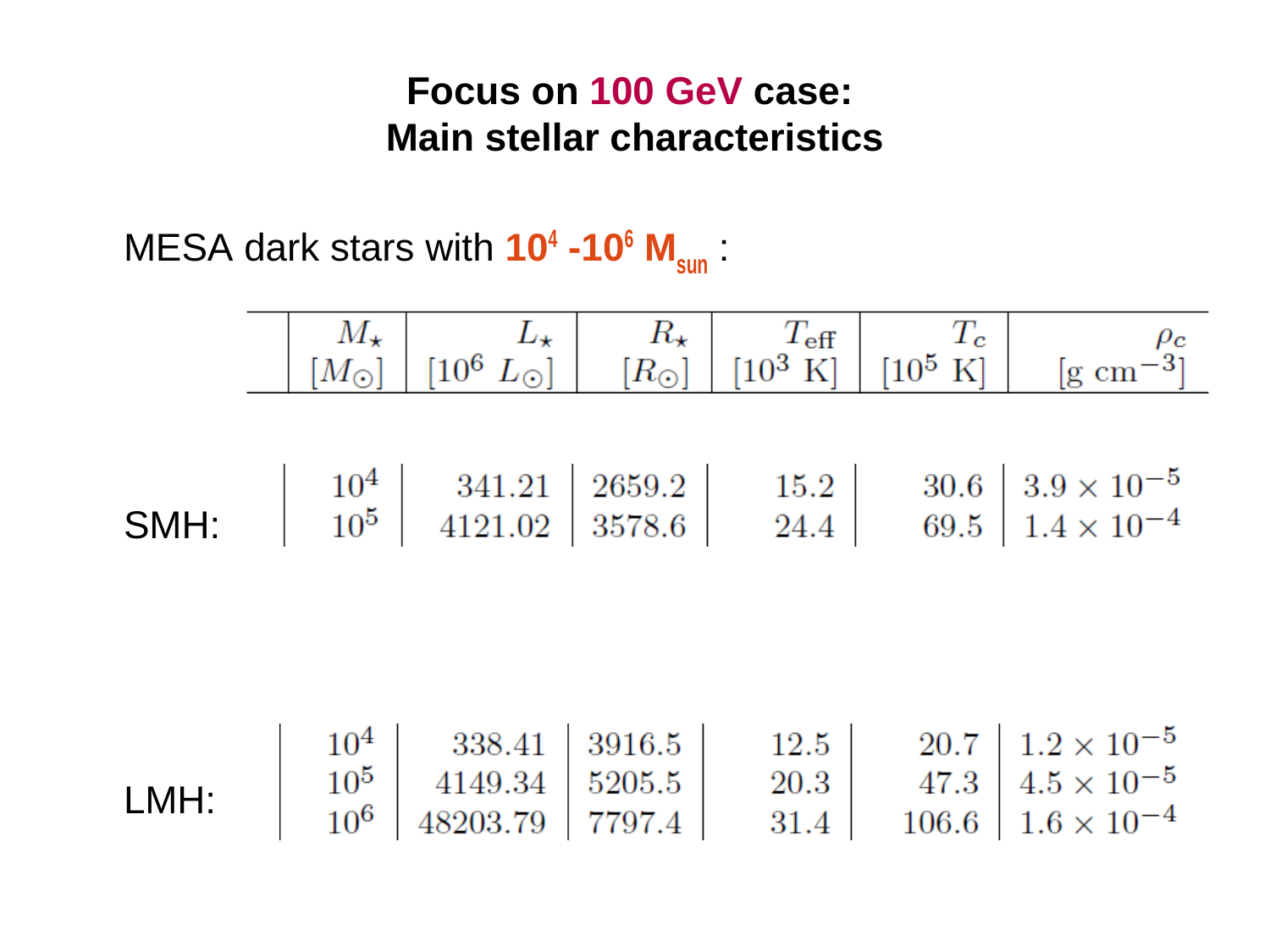# **Evolution of DS**

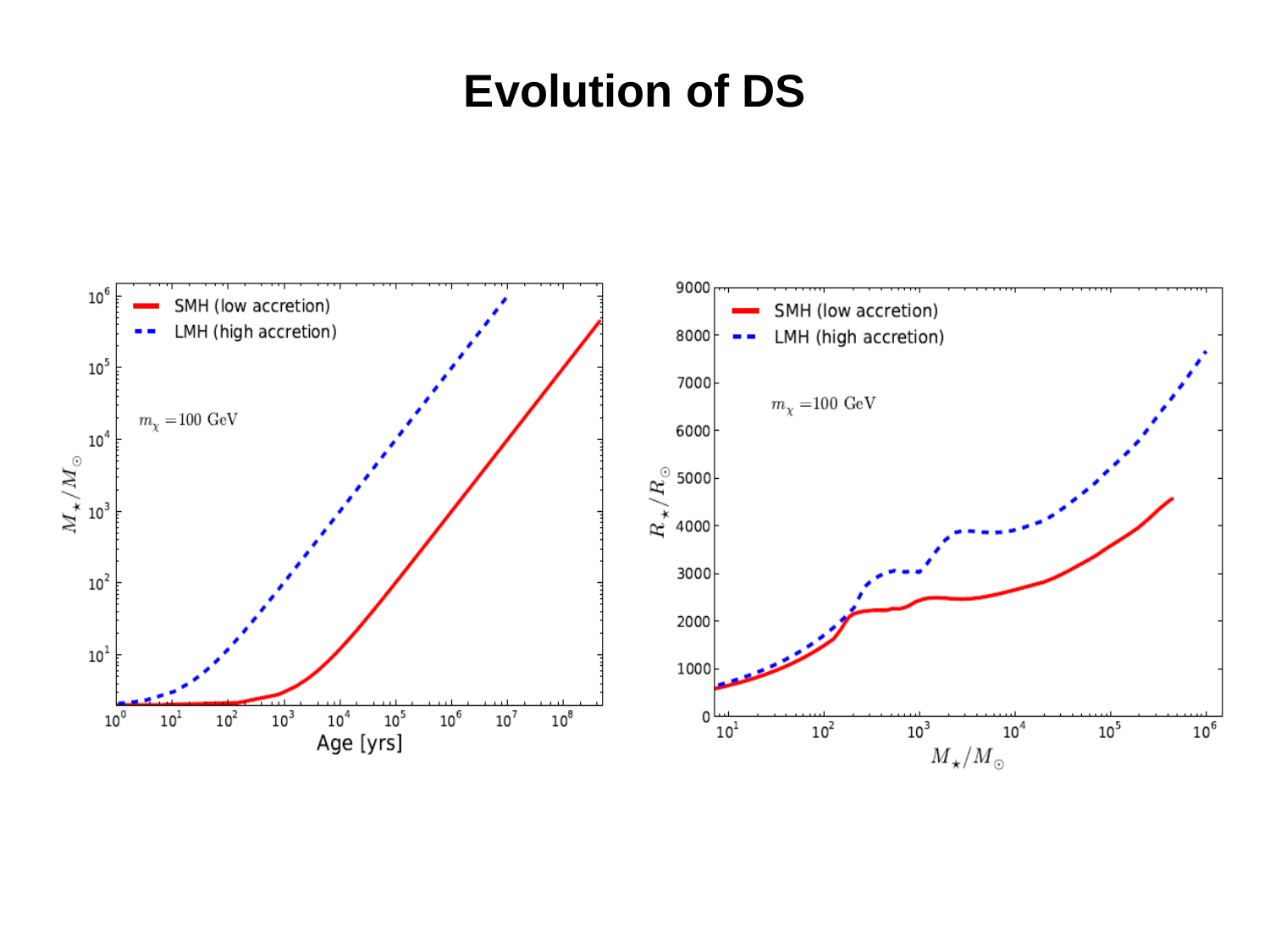# **Evolution of DS (cont.)**

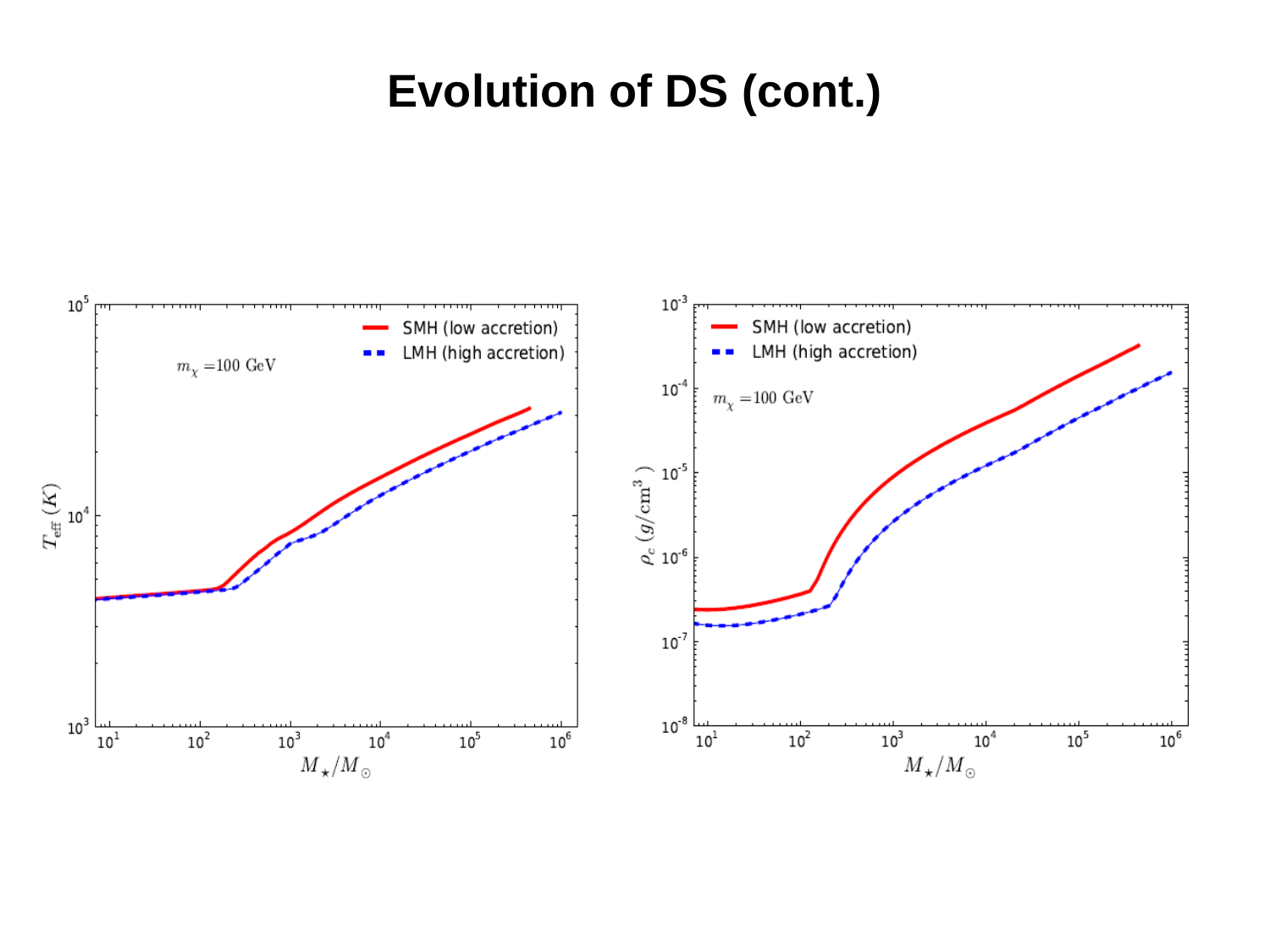## **Focus on SMH: density profiles...**

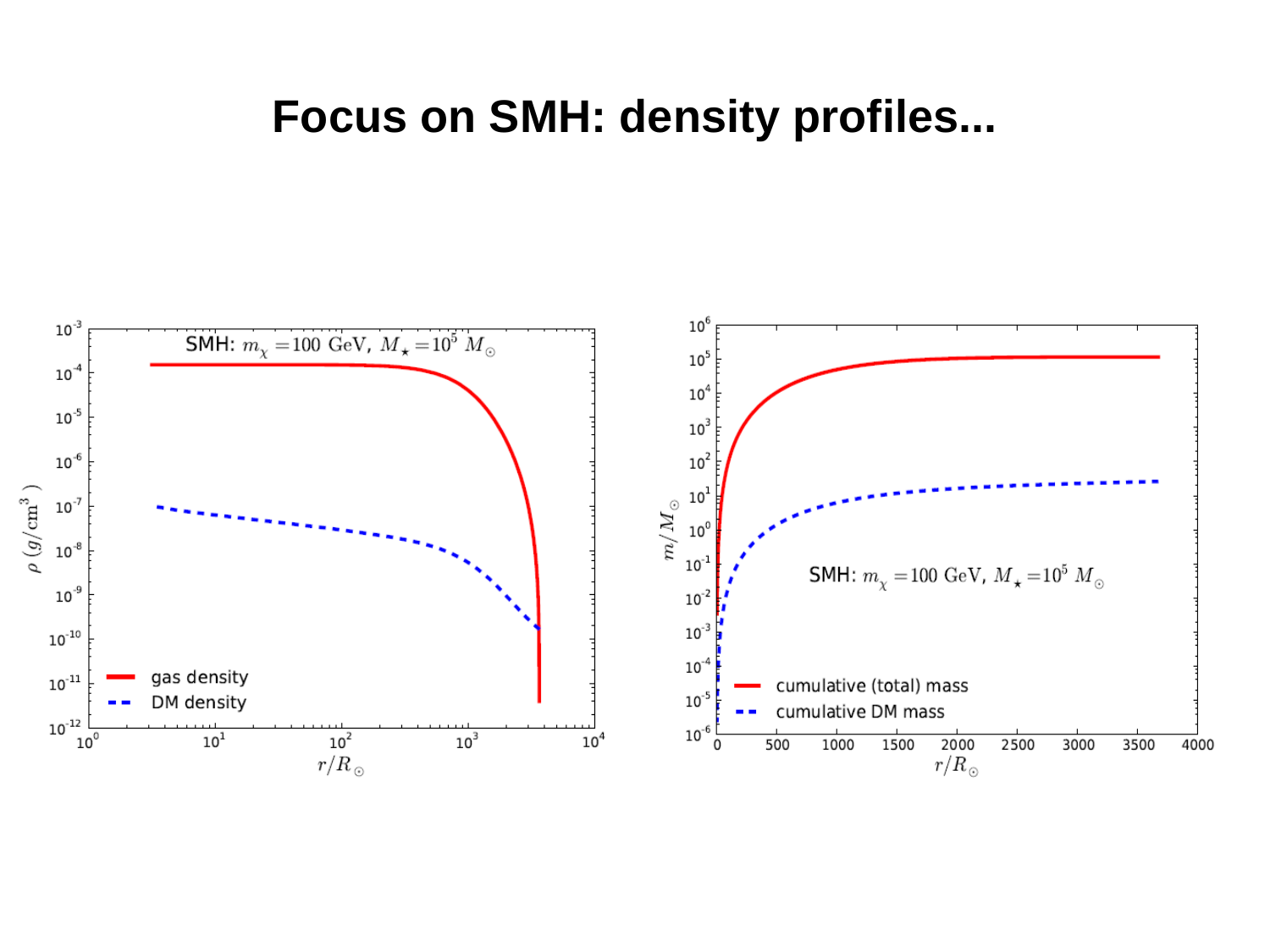## **… and pressure distribution**



$$
n_{\text{eff}} = \left[\frac{\log(P/P_c)}{\log(\rho/\rho_c)} - 1\right]^{-1}
$$

Supermassive DS can be very well approximated by **(n=3)-polytropes**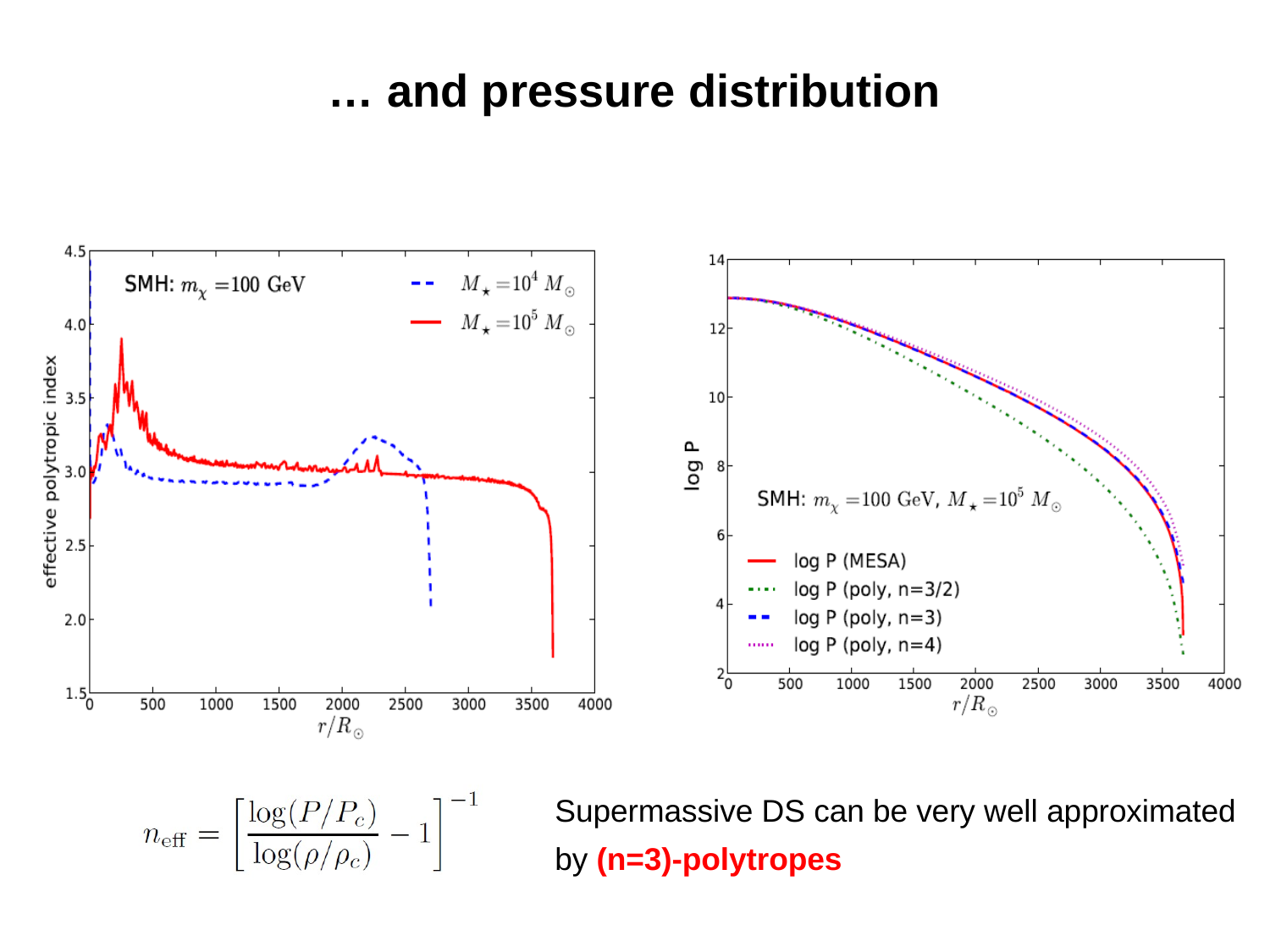### **Stellar structure**

- We confirm that the transition from convection to radiation-domination happens earlier, i.e. at lower M**\*** , for higher WIMP mass
- around that transition when  $L_c \sim L_{rad}$ , very inefficient convection ("weak convection") with large superadiabaticity gradients develop in the envelopes
- 10 20  $M_{\circ}$  :  $n_{\text{eff}} \approx 3/2$
- > 100  $M_{\circ}$ :  $n_{\text{eff}} > 2$
- $\gg 100 \text{ M}_\circ: \text{ n}_{\text{eff}} \approx 3$
- L**rad** becomes increasingly important for increasing M**\***

 $\rightarrow$  energy transport in supermassive DS is dominated by radiation transfer

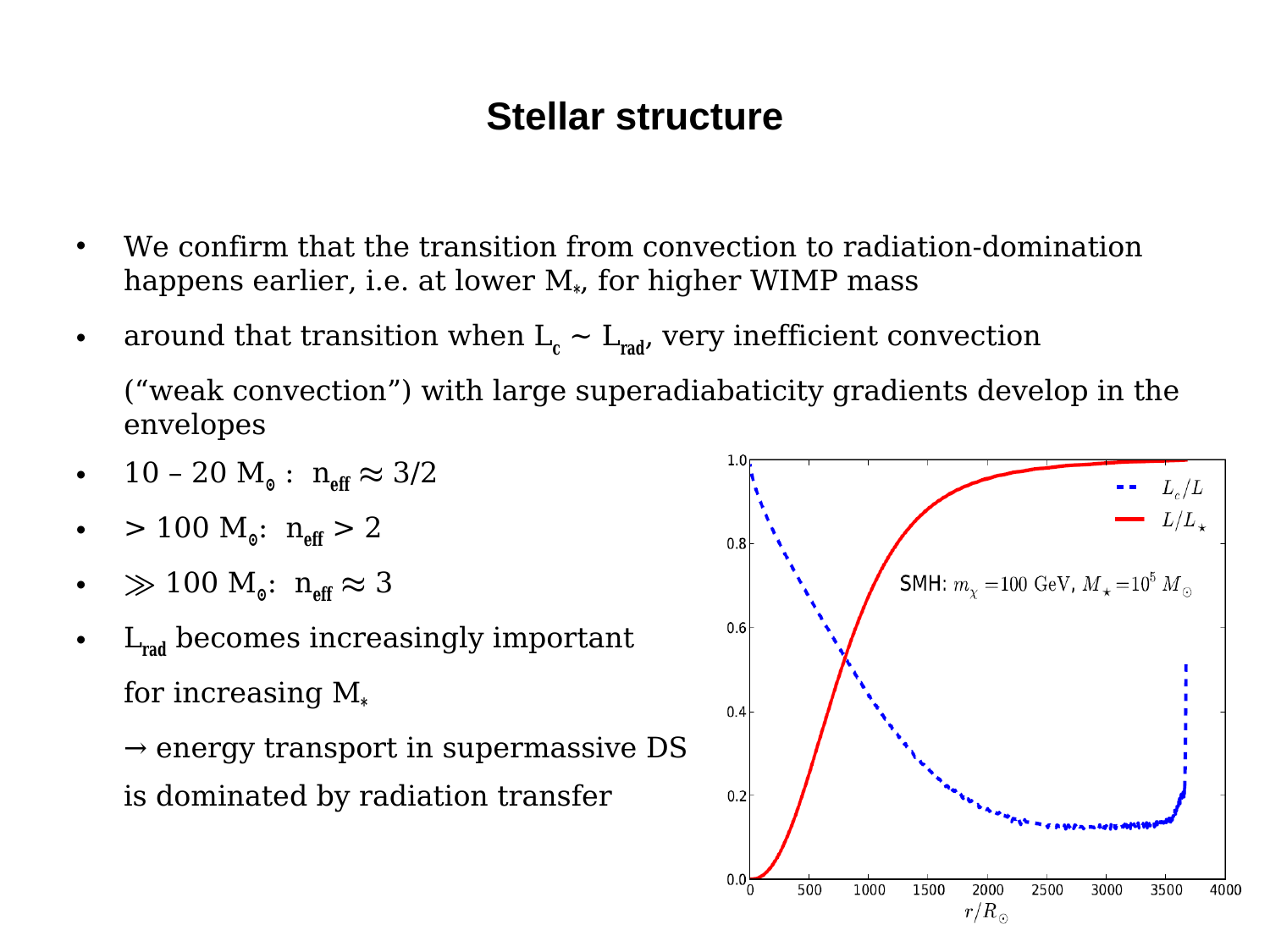## **Implications of (super)massive dark stars**

• **Seeds for supermassive BHs at high redshift**  when DM fuel runs out

 $\rightarrow$  DS collapses to find new EQ in a huge fusion-powered Pop III star  $\rightarrow$ in turn collapses and creates a BH of order 10**4**-10**<sup>6</sup>** M**<sup>⊙</sup>** at redshift 12-15

 $\rightarrow$  helps explain SMBH in quasars at  $z \sim 6-10$ 

• **Reionization, 21cm and cosmic IR and MW background:**

DS with ~1000 M**<sup>⊙</sup>** , undergoing transition to Pop III could be producing too many UV photons (Schleicher et al 2009) Reionization delayed or slightly sped up, depending on amount of DM capture (Scott et al 2011)

• **Gamma-rays from DM spikes around BH remnants** (Sandick et al 2011)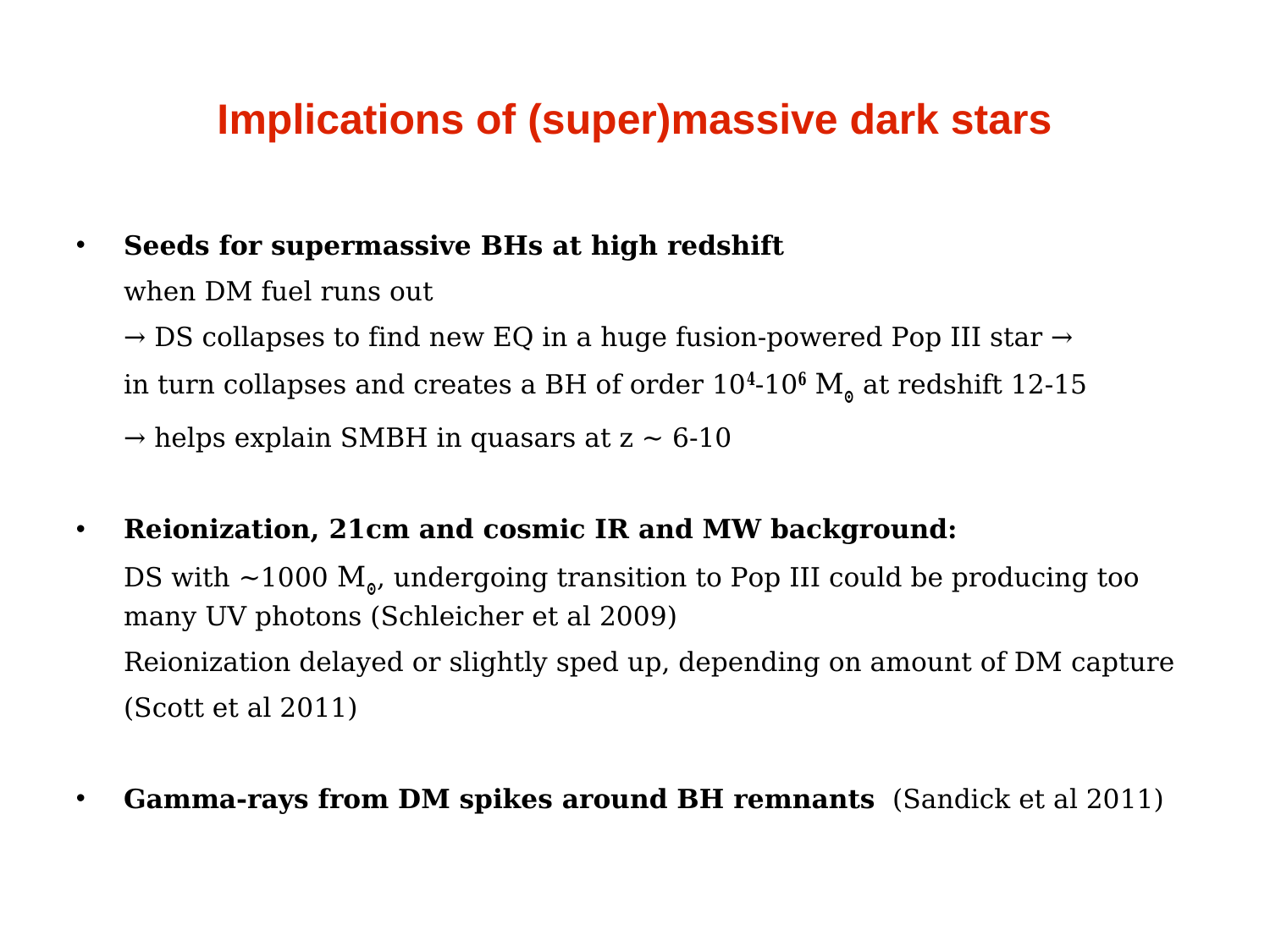## **Detectability of Dark Stars with JWST**

Freese et al, 2010; Ilie et al (2012)

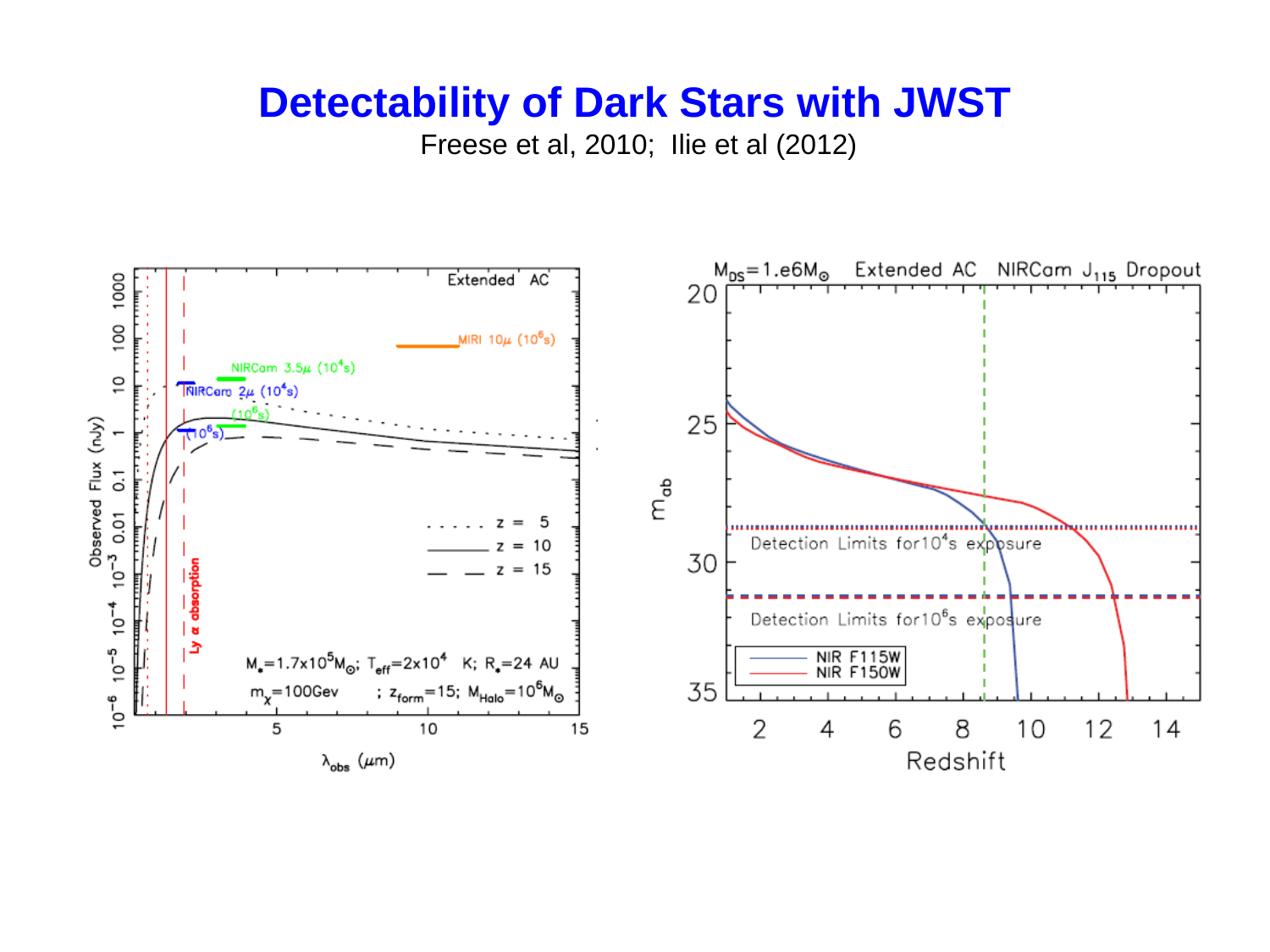## **Deviations from equilibrium: pulsations**

What about pulsational (in)stability of supermassive dark stars ?

*Dark stars:* extended, fluffy, cool, but in contrast to "normal" RGB stars, their low-density 'envelopes' do not host an ultra-dense core; much larger radii and lower temperatures than fusion-powered stars

- $\rightarrow$  GR corrections  $\sim$ GM $_{*}/\mathrm{R}_{*}$  much smaller
	- $\rightarrow$  upper limit on allowed stellar mass larger !
	- $\rightarrow$  stability to radial pulsations easier to achieve (?)

*Stellar pulsation types:*

- **p**(ressure)  **modes**: restoring force is pressure (e.g. sound waves)
- **g**(ravity)  **modes**: restoring force is buoyancy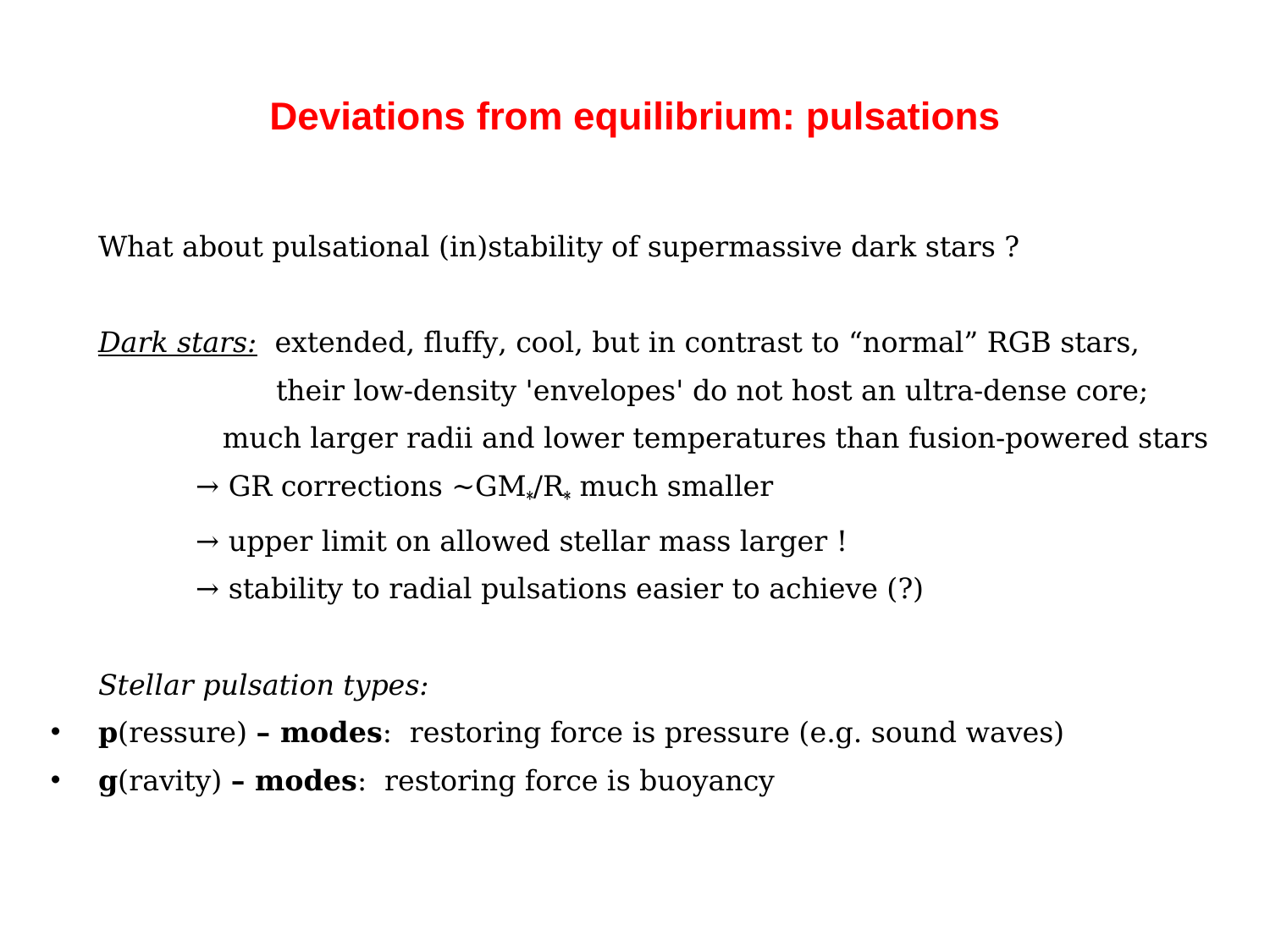## **Pulsations: results**

• Energy transport in supermassive DS is dominated by radiation transfer and weak convection: Brunt-Väisälä frequency < 0 throughout most of the interior

$$
N^2 = \frac{g}{r} \left[ \frac{1}{\Gamma_1} \frac{d \ln P}{d \ln r} - \frac{d \ln \rho}{d \ln r} \right]
$$

→ expect **no gravity modes** (or g-modes)

• But **acoustic modes (or p-modes) are permitted:**

Calculate adiabatic pulsation periods of radial modes  $(l=0)$ with different overtone number n:

 $n=1$  fundamental mode;  $n > 1$  higher overtone modes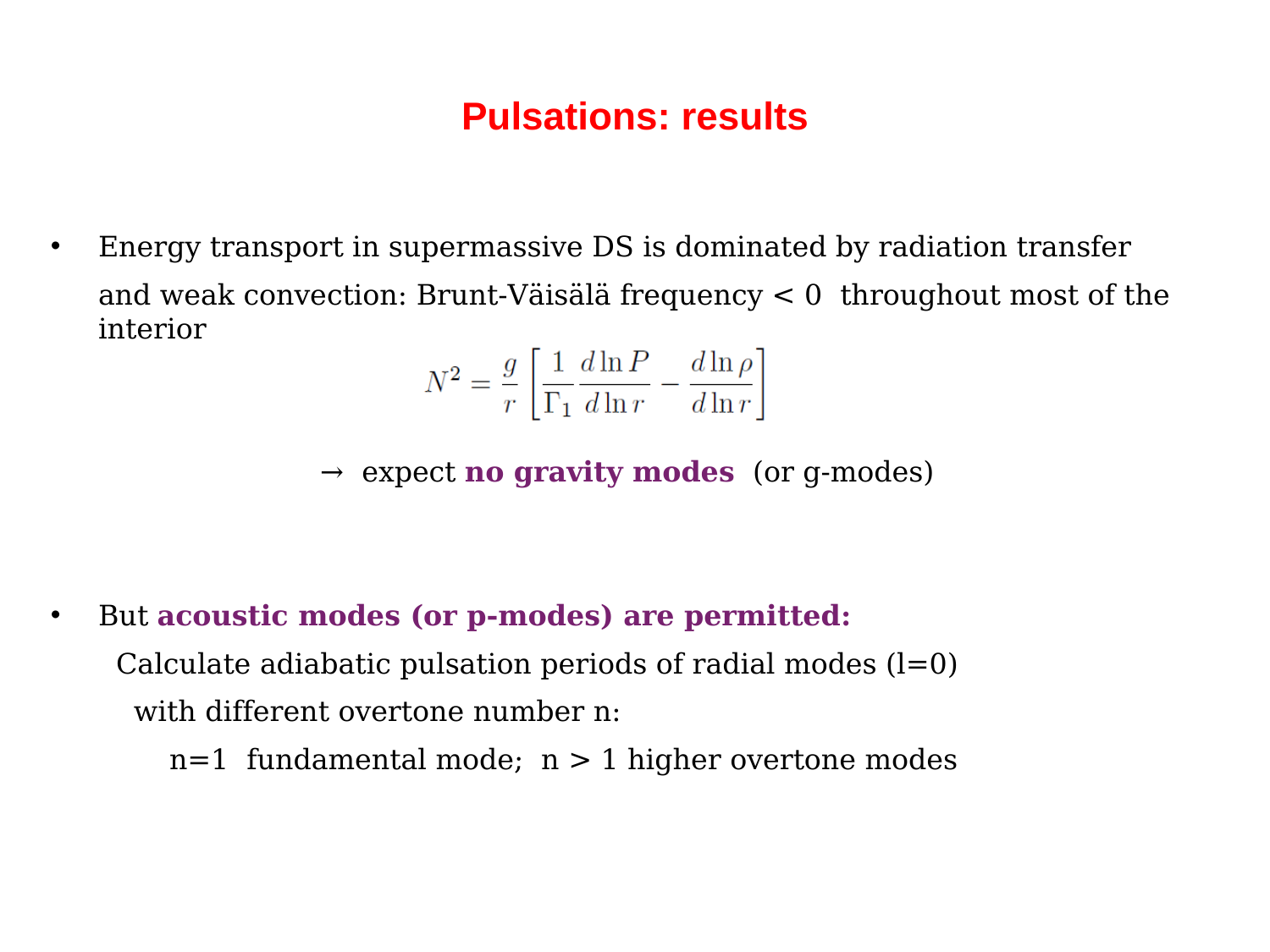#### **Pulsation periods of p-modes**

| $M_{\star} = 10^5 M_{\odot}$ :                                                                                 |            |        |                                          |  |  |  |  |  |
|----------------------------------------------------------------------------------------------------------------|------------|--------|------------------------------------------|--|--|--|--|--|
| $T_{\text{eff}} = 24463.62 \text{ K}, L_{\star} = 4.150 \cdot 10^{9} L_{\odot}, R_{\star} = 3589.72 R_{\odot}$ |            |        |                                          |  |  |  |  |  |
| $\overline{n}$                                                                                                 | $[\mu Hz]$ |        | periods [days]   observer's frame [days] |  |  |  |  |  |
| $\overline{2}$                                                                                                 | 0.02896    | 399.69 | 6247.15                                  |  |  |  |  |  |
| 3                                                                                                              | 0.42679    | 27.12  | 423.88                                   |  |  |  |  |  |
| 4                                                                                                              | 0.62926    | 18.39  | 287.43                                   |  |  |  |  |  |
| $\mathbf{5}$                                                                                                   | 0.83194    | 13.91  | 217.41                                   |  |  |  |  |  |
| 6                                                                                                              | 1.03558    | 11.18  | 174.74                                   |  |  |  |  |  |
| 7                                                                                                              | 1.23825    | 9.35   | 146.14                                   |  |  |  |  |  |
| 8                                                                                                              | 1.43942    | 8.04   | 125.66                                   |  |  |  |  |  |

- periods shorter for dark stars of higher mass
- periods shorter for higher overtone number n
- more high-n modes for higher WIMP mass
- periods shorter for higher WIMP mass 10 GeV: 60-400 days; 1000 GeV: <~O(days) in the rest frame  $z = 14.82$
- shortest periods we expect in the observer's frame: 1000 GeV:  $<$  50 days for modes with  $n > 6$